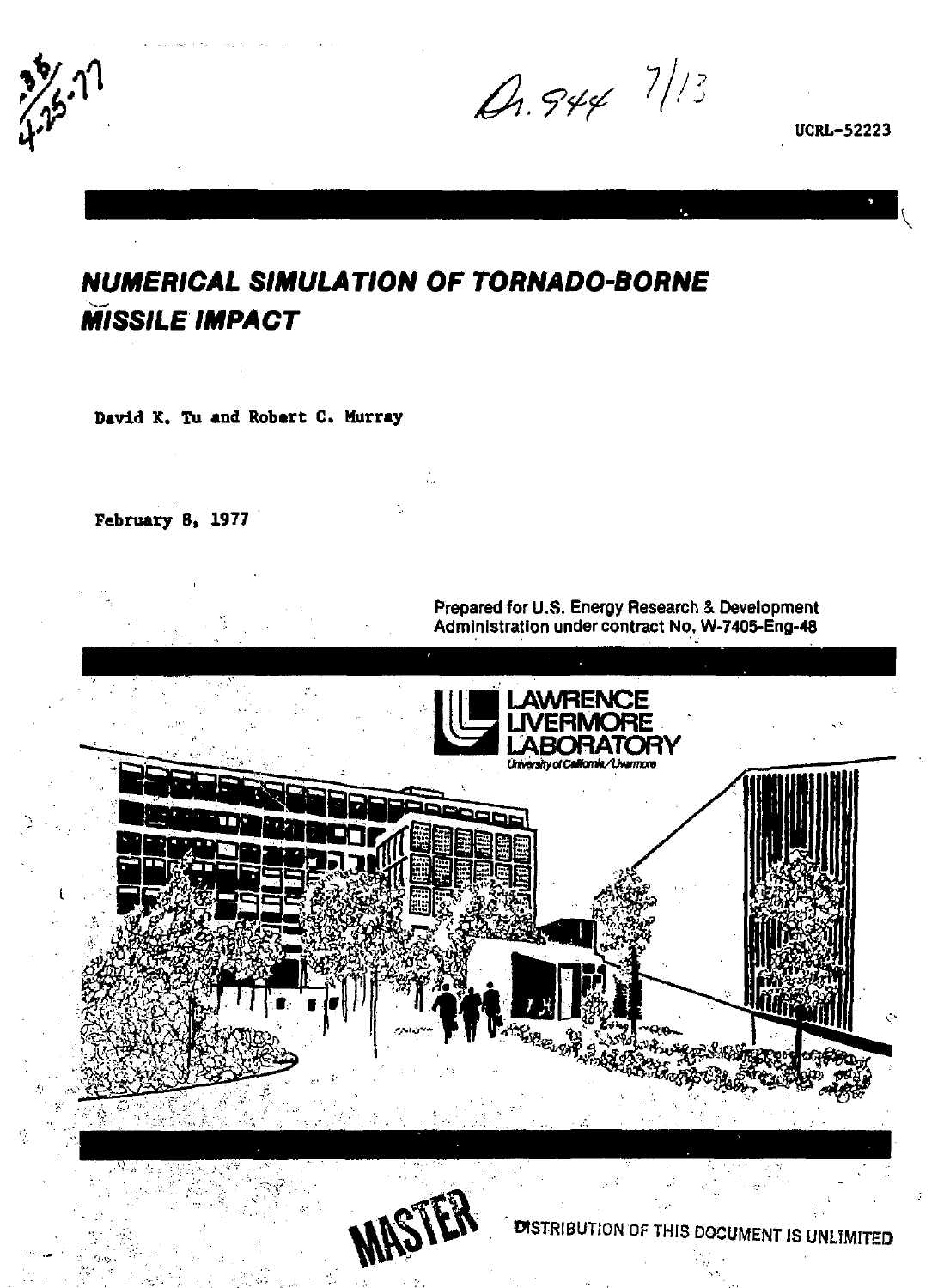#### **NOTICE**

 $\epsilon$   $\gamma$ 

 $\hat{\mathbf{v}}$ 

 $22.94 - 2$ 

This report was prepared as an account of work<br>sponsored by the United States Government. Neither the<br>United States nor the United States Energy Research<br>& Development Administration, nor any of their employees, nor any of their contractors, subcontractors, **or their employees, makes any warranty, express or implied, or assumes any lead liability or ~seponsibility** for the accuracy, completioners or usefulness of any **information, apparatus, product or process disclosed, or reprcstnti that Its use would not infringe privately-owned rights.** 

#### **NOTICE**

**Reference to a company ot product name does not imply approval or recommendation of the product by the University of California or the US. Energy Research Jb l>wtoprnent Administration to the exclusion of others that may be suitable.** 

> **Printed in the United States of America Available from National Technical Information Servfcu U.S. Department of Commerce 5285 Port Royal Road Springfield, VA 22)61 Price: Printed Copy S ; Microfiche S3.00**

| Page Range  | Dometic<br>Price | Page Hange  | Domastic<br>Price |  |
|-------------|------------------|-------------|-------------------|--|
|             |                  |             |                   |  |
| 061--025    | \$ 3.50          | 326-350     | 10.00             |  |
| 026-050     | 4.00             | $351 - 375$ | 10.50             |  |
| 051-075     | 4.50             | 376-400     | 10.75             |  |
| $076 - 100$ | 5.00             | 401-425     | 11.00             |  |
| $101 - 125$ | 5.50             | 426-450     | 11.75             |  |
| $126 - 150$ | 6.00             | 451-475     | 12.00             |  |
| 151–175     | 6.75             | 476-500     | 12.50             |  |
| 176–200     | 7.50             | 501-525     | 12.75             |  |
| $201 - 225$ | 7.75             | 526-550     | 13.00             |  |
| 226-250     | 8.00             | 551–575     | 13.50             |  |
| $251 - 275$ | 9.00             | 576-600     | 13.75             |  |
| 276-300     | 9.25             | 601-up      |                   |  |
| 301-325     | 9.75             |             |                   |  |
|             |                  |             |                   |  |

\*Add \$2.50 for each additional 100 pags increment from 601 to 1,000 pages;<br>add \$4.50 for each additional 100 pags increment o<del>re</del>r 1,000 pages.

 $\mathbb{R}^2$ 

ż

ź.

÷

 $\mathcal{C}$ . V.

ö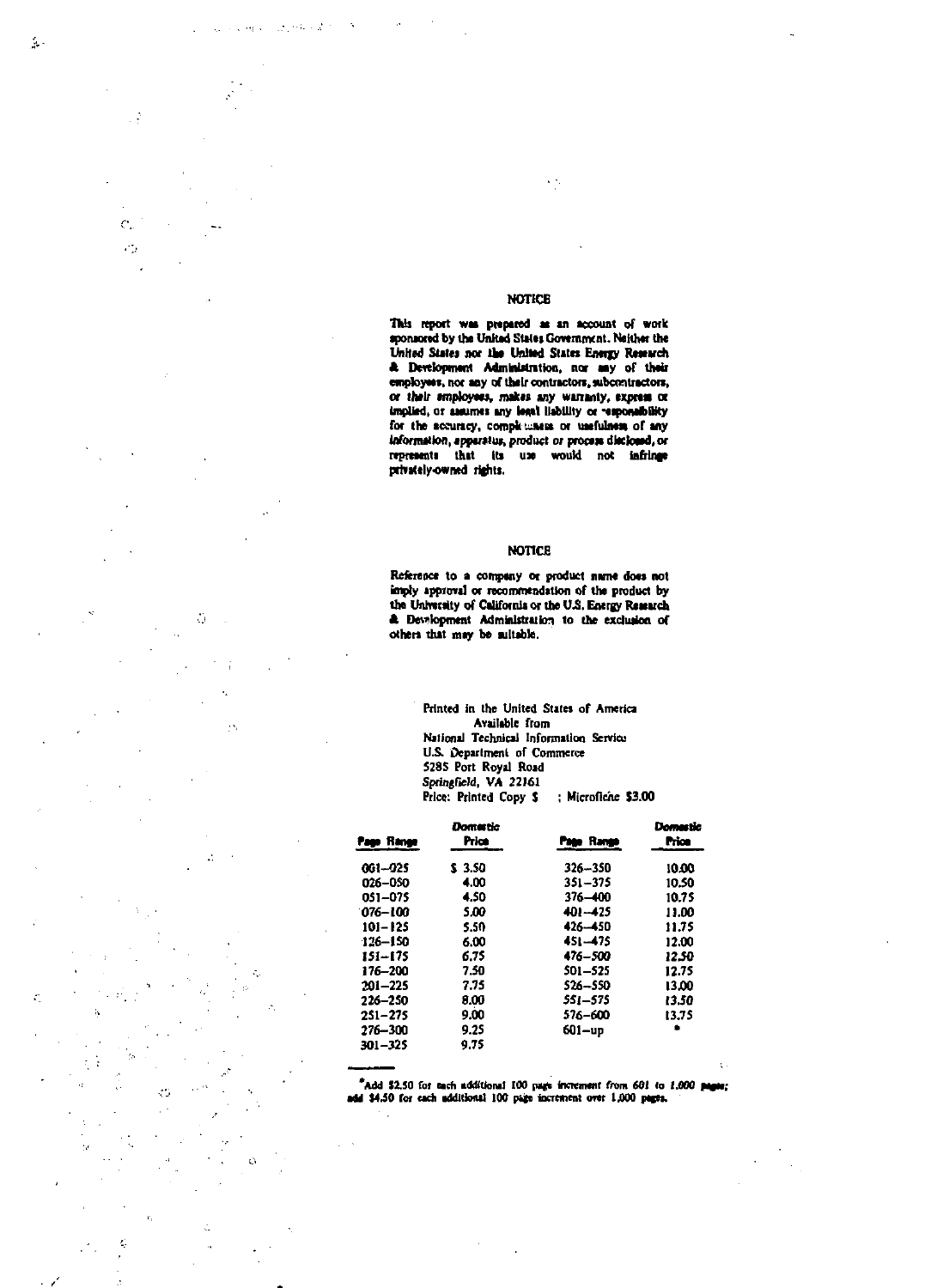Distribution Category  $\overline{c}$ -11



# **LAWRENCE LIVERMORE LABORATORY**

University of California Livermore, California 94550

UCRL-52223

# *NUMERICAL SIMULATION OF TORNADO-BORNE MISSILE IMPACT*

David K. Tu

Robert C. Murray

MS. date: February 8, 1977



MAGES

**\*t**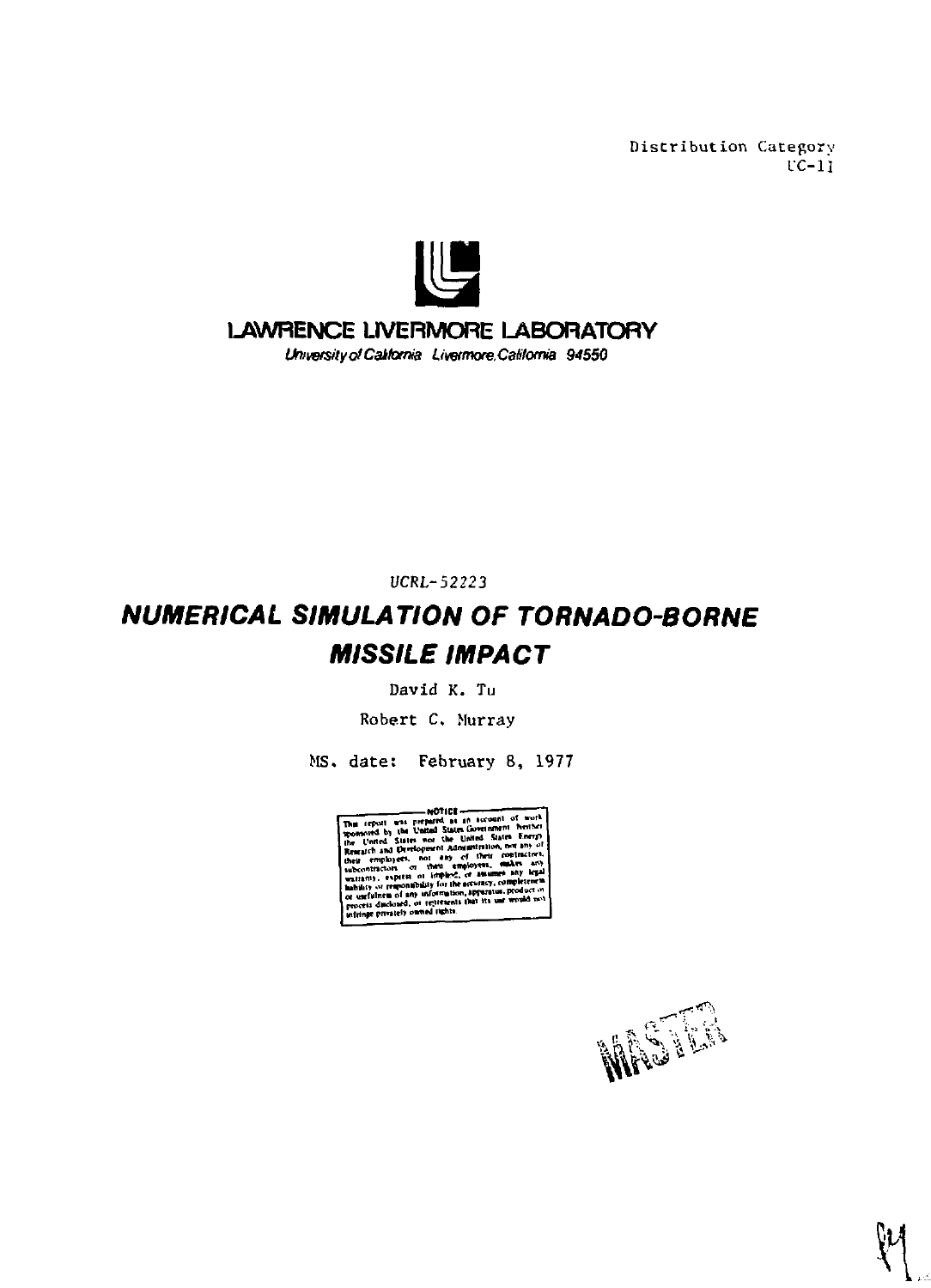# **Contents**

|                                               | Page No. |
|-----------------------------------------------|----------|
|                                               | Ŧ.       |
|                                               | 1        |
|                                               | 2        |
|                                               | 3        |
|                                               | 5        |
|                                               | 8        |
|                                               | 9        |
|                                               | 10       |
|                                               | 10       |
|                                               | 15       |
| Comparison with Experimental Results          | 15       |
| Numerical Simulation of Calspan Test No. $4F$ | 16       |
| Numerical Simulation of Calspan Test No. 3F   | 20       |
| Comparison with Empirical Formulas            | 22       |
|                                               | 28       |
| Conclusions                                   | 34       |
| Future Work                                   | 36       |
|                                               | 36       |
|                                               | 40       |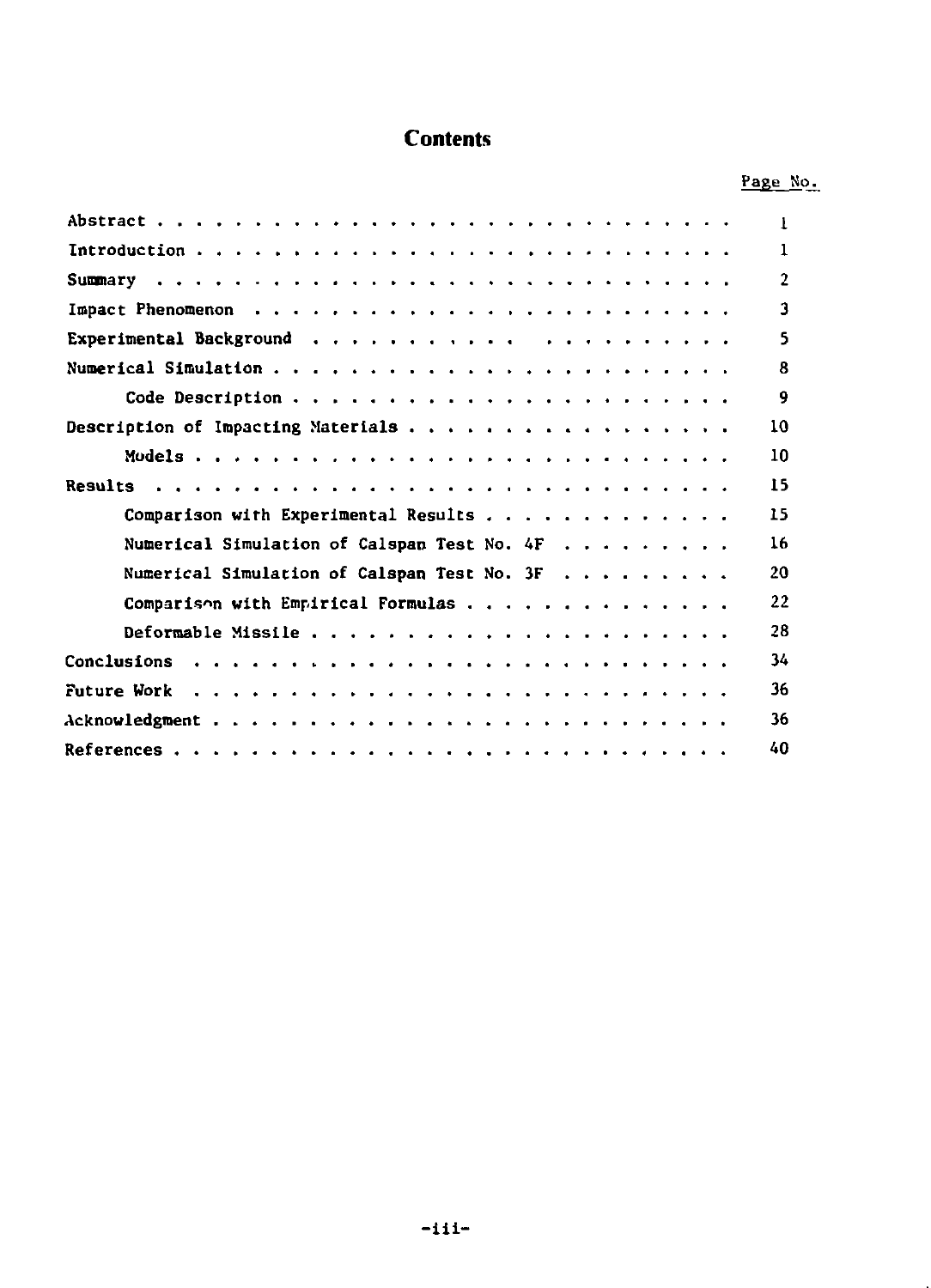#### **NUMERICAL SIMULATION OF TORNADO-BORNE MISSILE IMPACT**

#### **Abstract**

**In this study, we assessed the feasibility of using a finite element procedure to examine the impact phenomenon of a tornado-borne missile impinging on a reinforced concrete barrier.** 

**The major emphasis of this study was to simulate the impact of a nondeformable missile. Several series of simulations were run, using an 8-in.-diam steel slug as the impacting missile. The numerical results were then compared with experimental field tests and empirical formulas.** 

#### **Introduction**

**Presently, tornado design practices for fuel reprocessing and fuel fabrication facilities relate primarily to nuclear power plants.** 1-3 Recently, the **validity and conservatism of the accepted analytical methods used to assess the impact hazards of tornado-borne missiles have been questioned, particularly as they apply to fuel facilities.** 

**When impact hazards of tornado-borne missiles are assessed, two general**  categories of in *jestigation can be distinguished:* local dynamic response and **overall dynamic response. For the type of walls typical of fuel facilities and for the type of missiles concerning the Nuclear Regulatory Commission (NRC), local dynamic response is the primary concern.** 

**In examining the analytical procedure for local response, the most widely accepted methods are generally empirical. Uncertainties over these empirical methods arise from the dissimilarities between the type of missiles used to develop these empirical methods and those associated with tornadoes.** 

**Even if these uncertainties could be justified, the application of these analytical methods may be overly conservative when applied to fuel type facilities. With fuel facilities, the structural systems important to the safety of the facility may not require the same degree of integrity as do those of nuclear power plants.** 

In various past efforts, <sup>4-6</sup> the details of target and projectile impact **have been analyzed by means of two-dimensional, finite difference techniques. While good agreement with experimental observations has been achieved by using the finite difference procedure, its execution is cumbersome and costly.** 

**-1-**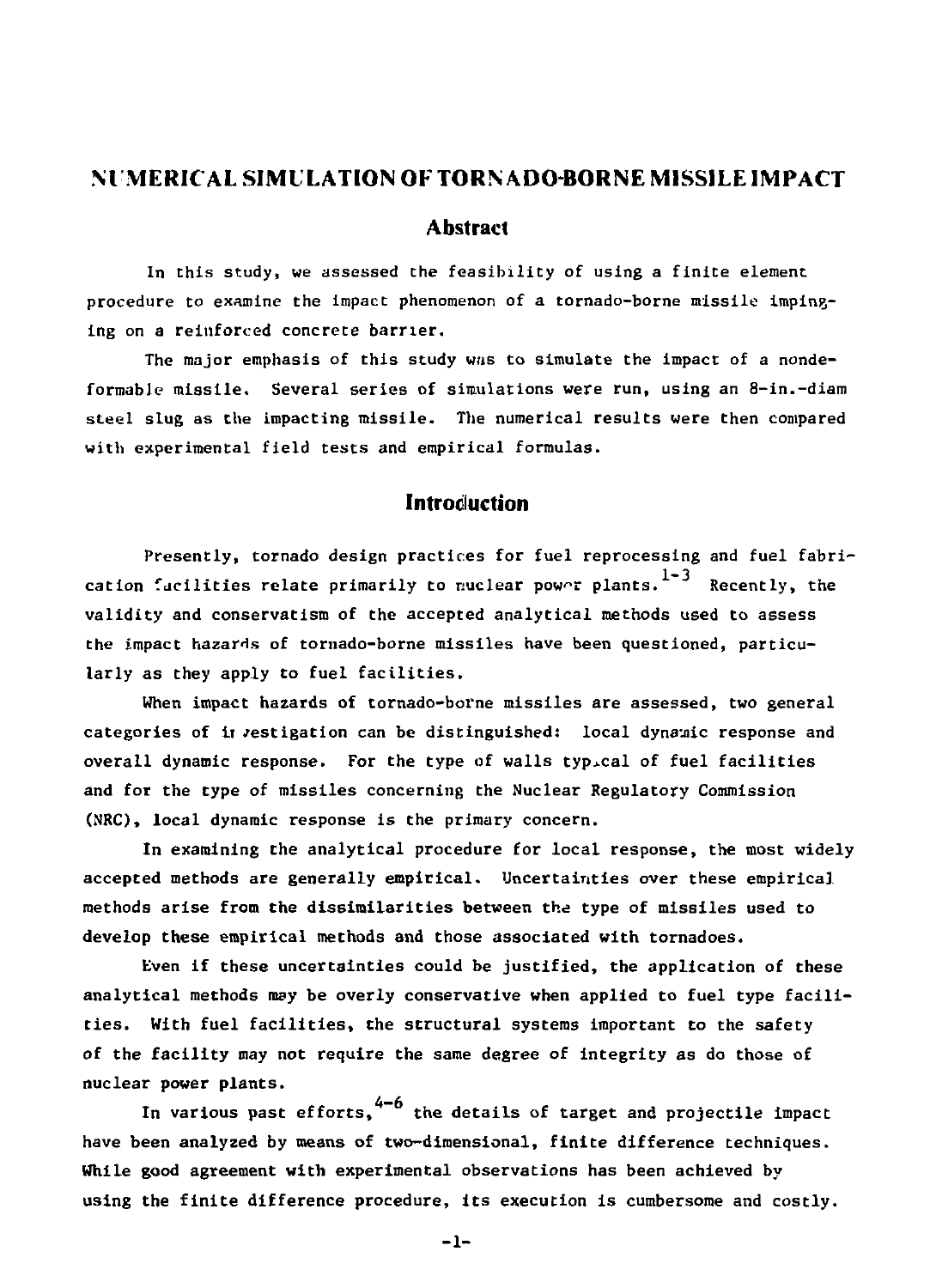Development of a more practical procedure is needed to allow the NRC to identify more readily the strength and weakness of the present design and analytical methods for tornado missile impact.

The primary purpose of this report is to study the feasibility of using a finite element method to assess the impact phenomenon of tornado missiles impinging on reinforced concrete targets.

This report is divided into six sections. In the first two sections, a discussion of the impact phenomenon and a brief description of the available experimental results are given. The next section provides a perspective and the basis for this study, as well as a description of the selected finite element code used in this study. In the fourth section, the constitutive models used to describe the missile and target are discussed. Finally, the results of several numerical simulations are presented.

### **Summary**

This study shows the potential of using the finite element method as a practical analytical tool to examine impact phenomenon of tornado-borne missiles.

Results of the study indicate that the finite element technique is a feasible "•sthod to predict scabbing threshold thickness. Based upon comparison with actual field tests, the finite element method gives reasonable corresponding results. For a nondeformable impacting missile, the finite element method is a relatively accurate means of assessing the back-face scab damages.

Three sets of numerical simulations were conducted, the first of which compared the simulated-impact interaction of the missile and target models with experimental-test results. The second assessed the progression of damage for two target thickness due to increasing missile velocities. The third set made preliminary examination of the impact interaction of a deformable missile and reinforced-concrete target wall.

Agreement between experimental observations and numerical simulations were established for nondeformable missile impact. Constitutive models were found to be available to model both the impinging missile and the reinforced concrete target. Reinforcements of the concrete wall were best represented by increasing the tensile yield value of the back layer of the concrete model.

Due to a lack of knowledge of the dynamic shear and compaction failures in concrete, the assessment of damage of the concrete target was limited to

 $-2-$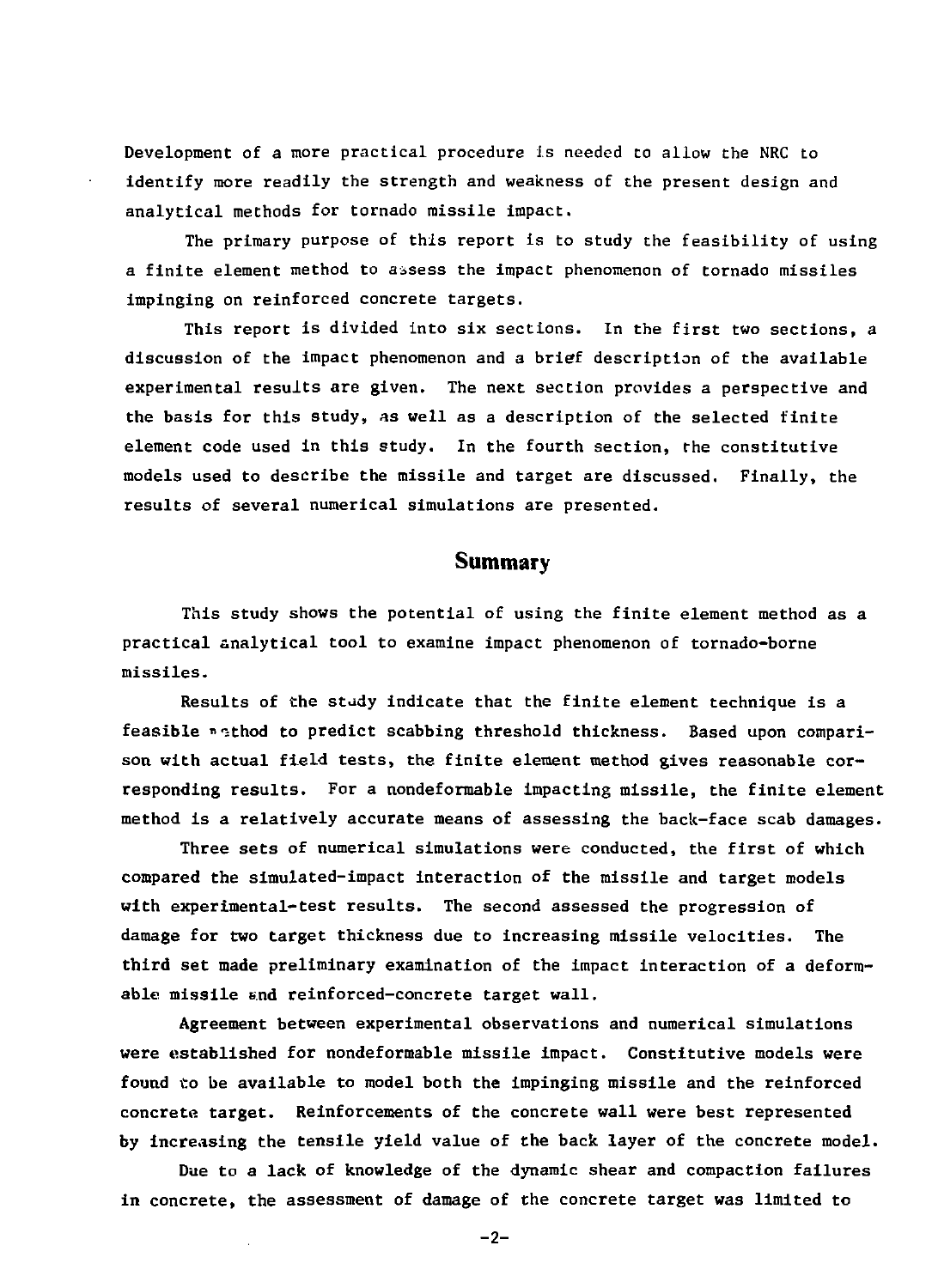tensile failures. A better understanding of the dynamic shear and compression behaviors of concrete is needed before the total impact phenomenon can be assessed by the finite element method.

# **Impact Phenomenon**

Upon contact with a reinforced concrete barrier, a tornado-borne missile will either pass through (perforate), be embedded ia, or be deflected by the structural element (Fig. 1). The resulting damage profile is dependent on (1) the velocity of the missile; (2) the angle of incidence; and (3) the physical properties of the missile (mass, shape and material strength) and the reinforced concrete barrier (strength, thickness, etc.).



Fig. 1. Perforation of concrete due to tornadoborne missile.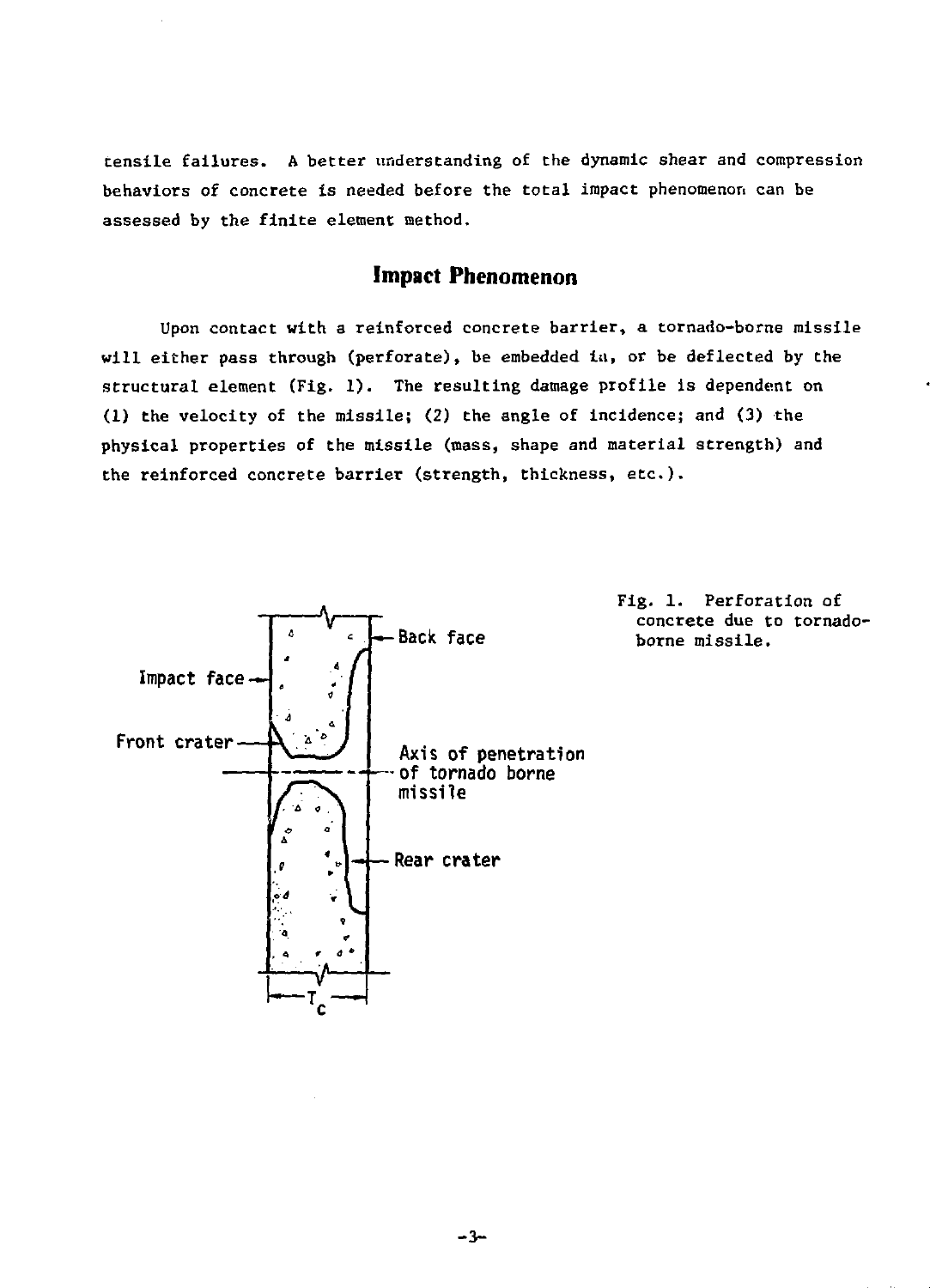When a missile contacts the surface of a reinforced concrete barrier. the pressures within the concrete reach the order of thousands of psi. If the missile can withstand this large interface pressure without deformation, the amount of penetration will be governed by the missile's mass, shape and strike velocity. If the missile does deform, the interface force will become effective over an increased cross-sectional area, thereby reducing the possible penetration for that missile.

If sufficient energy is transferred from the missile to the barrier, the back region surrounding the contact area will scab. This scabbing is the result of tension failure of the back-face concrete material.

The impact of the missile $^7$  on the front face of the barrier forms a compressive shock-wave front. This stress disturbance propagates through the concrete. When it reaches the bacicface of the barrier, a tension wave is reflected. If the tension stress in the reflected wave exceeds the tensile capacity of the concrete and the oncoming compression wave, the concrete will fracture, displacing material from the back-face of the barrier. The remaining stress waves will continue to fracture the concrete until the stress magnitude is reduced to the level below which no fracture will occur. A typical fracture profile of a reinforced concrete target at near scab threshold is shown in Fig. 2.



Fig. 2. Typical fracture planes<sup>8</sup> (impact velocity near threshold of scabbing).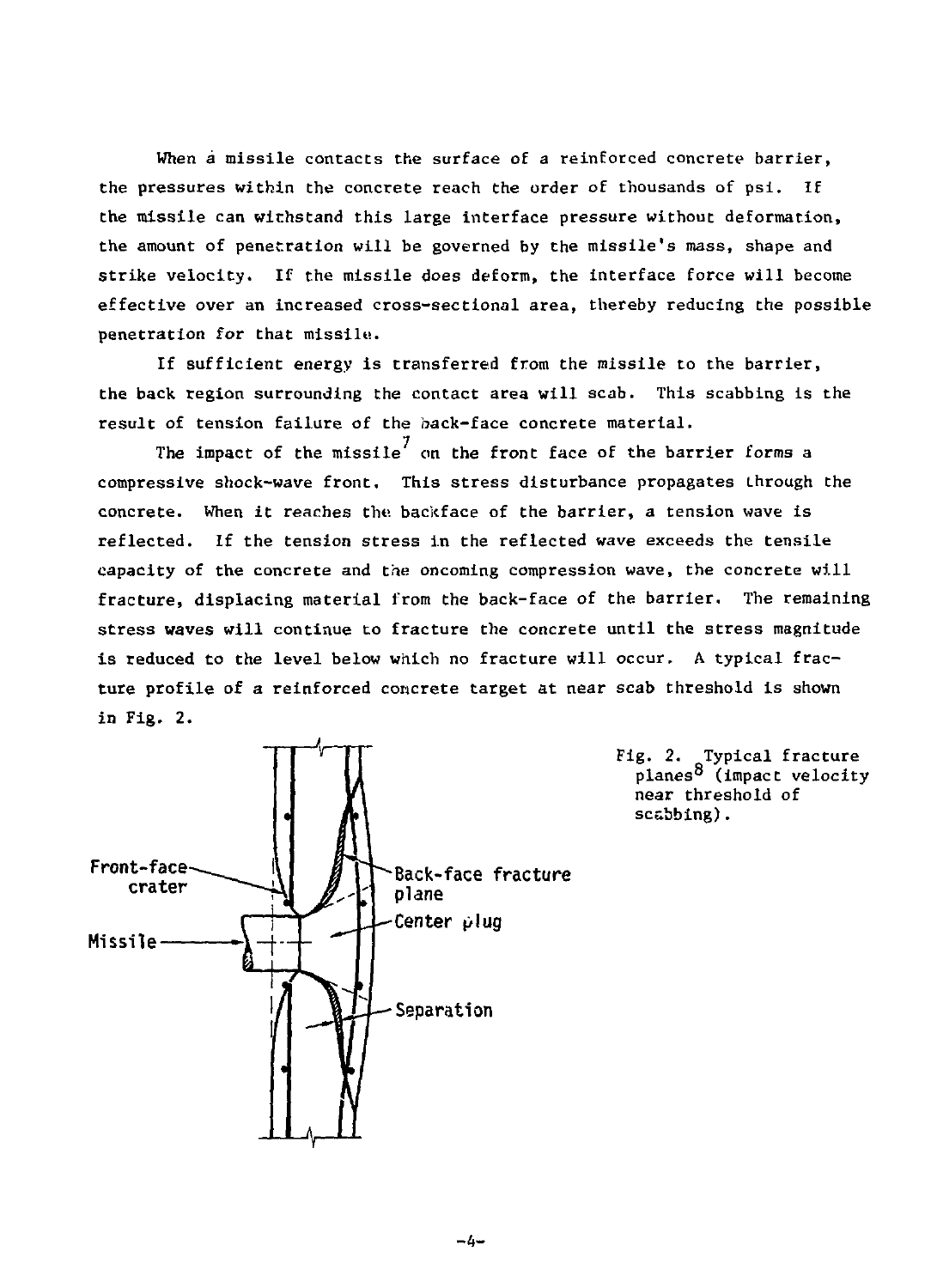The size and formation of the concrete scab fragment are attributed to the nonuniformity of the shock wave and the distortion of the wave as it propagates through the barrier. Additional damage is caused by shear cracks emanating from the front face. Radial cracks, induced by bending moments from inertia effects, weaken the back region further. $^9$ 

#### **Experimental Background**

Equations currently used to evaluate the  $\sim$  fects of tornado missile impact are generally empirical or semiempirical. Principally, all of the current equations<sup>10</sup> were developed for military applications, with experimental set-up oriented toward ordnance. Because of this, the experimental parameters supporting these empirical equations are limited in their similarities to tornado-type missiles. The reliability of using these empirical equations to assess tornado missile problems is uncertain.

The most commonly used equations in the United States are: (1) the Modified Petry formula, (2) the Army Corp of Engineers formula, (3) the Modified National Defense Research Committee formula, (4) the Amman and Whitney formula, and (5) the Ballistic Research Laboratory formula. All of the five equations were formulated from high-speed (500-2000 ft/sec) impact tests of nondeformable missiles designed for penetration. In comparison, missile consideration for nuclear facilities are generally in the lower-speed (0-500 ft/sec) region. Tornado missiles are also deformable to various degrees and are usually blunt-ended.

Recently, a number of experimental programs have examined the impact phenomenon of missiles associated with tornado hazards. The overall objectives of these programs were to examine the vulnerability of nuclear facilities to tornado missiles. The experimental programs have concentrated on the lower velocities and the large-diameter missiles which are of concern to the nuclear industry and nuclear regulatory agencies. Their results have allowed better assessment of existing empirical equations. They have also provided the framework for the development of existing and new analytical tools.

Two of the experimental programs are full-scale field tests. Calspan Corporation completed the first series of full-scale tests for Bechtel Corporation.<sup>11</sup> Sandia Laboratories completed a series of tests for ERDA<sup>12</sup> and the Electric Power Research Institute  $(EPRI)$ .  $^{13,14}$  These two tests have produced

 $-5-$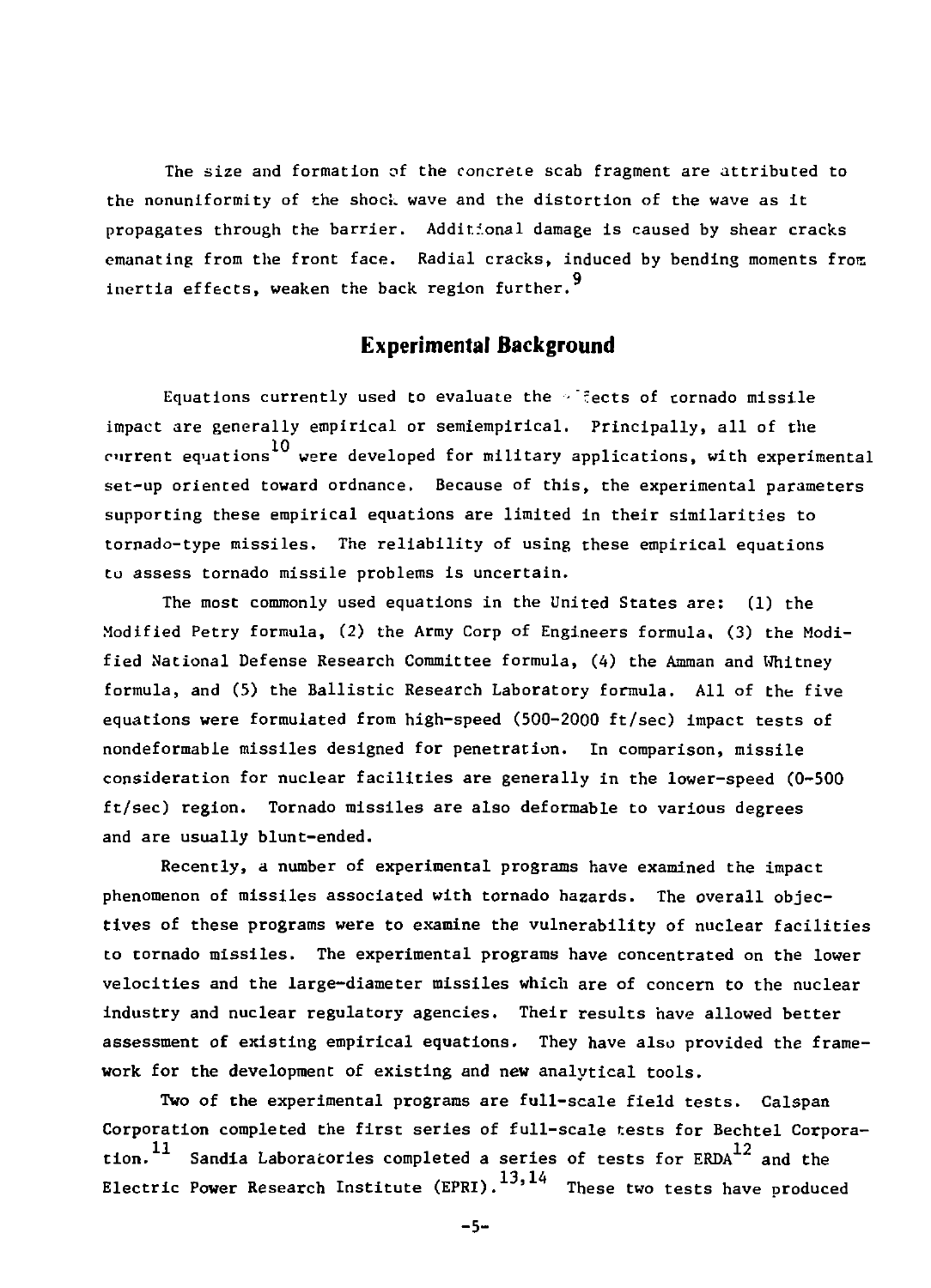important inroads into the determination of the vulnerability of nuclear facilities to tornado missiles. Brief descriptions of the two tests are found below.

# Calspan Test Program $^{11}$ :

Calspan tests consisted of the following missiles:

- Wooden pole
- Steel slug
- Steel pipe.

All of Calspan's missiles were 8 in. in diameter. Except for two of the missiles, the approximate weight was 200 lb. The two exceptions were steel pipes weighing 132 lb. Velocities of chese missiles were in the range of 100 to 500 ft/sec. Reinforced concrete test panels were 9 by 9 ft and had thicknesses of 12, 18 and 24 in. The concrete strength ranged from 4400 to 5800 psi.

# Sandia Laboratories Test Program for  $EPRI$ <sup>13,14</sup>:

Sandia Laboratory tested four types of tornado-borne missiles.

- 1500-lb, 35-ft-long utility pole.
- 8-lb, 1-in., grade-60 reinforcing bar.
- 78-lb, 3-in., Schedule-40 pipe.
- 743-lb, 12-in., Schedule-40 pipe.

The reinforced concrete test panels were 12-, 18- and 24-in. thick. Panels were 17 by 17 ft in overall dimensions, with 15 by 15 ft free spans. The concrete strength was constructed to meet 3000 psi minimum design strength.

Comparison of experimental results with existing empirical equations has indicated that the Modified National Defense Research Committee (NDRC) formula is valid for predicting the depth of penetration and the scabbing thickness. In Kennedy's  $^{10}$  comparison of predicted scabbing thicknesses and Calspan test results, Modified NDRC was consistently 20 to 35% higher than test results. The prediction of scabbing thickness by using other empirical equations was found to be inconsistent.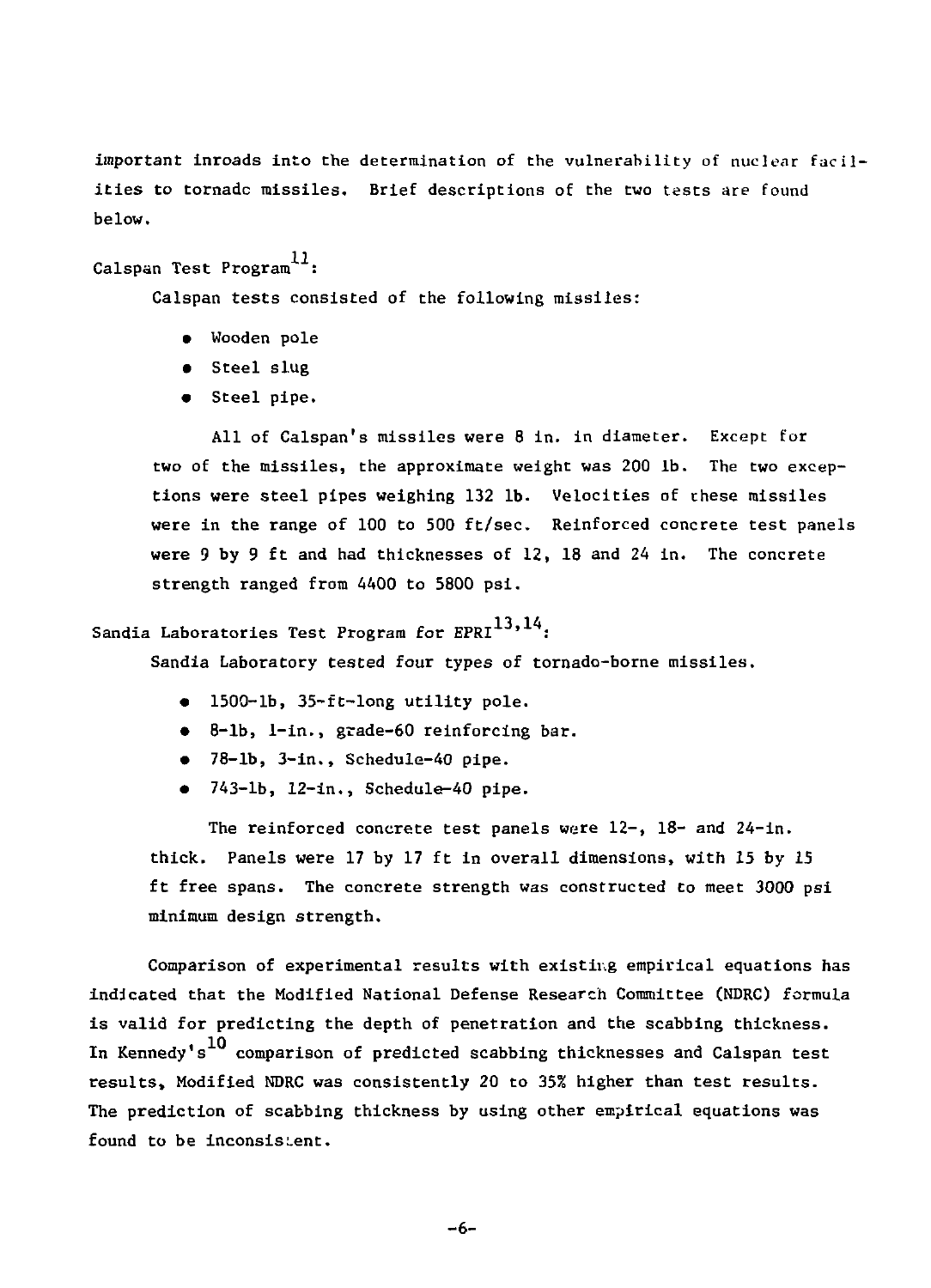Further comparison of the Modified NDRC formula was done, using both Calspan and Sandia Laboratories test results. Use of the Modified NDRC formula gave good agreement with test results for the penetration of steel-pipe missiles. Also, the Modified NDP< formula gave good results for scabbing thickness predictions when the equivalent diameter of the pipe (based on actual pipe area) was used for the value of "d".

The Modified NDRC formula for missile penetration for steel slugs showed poor agreement with test results. However, for scabbing-thickness predictions the formula appears to be satisfactory.

None of the empirical equations were able to predict the response of wood-type missiles because of the highly deformable nature of these missiles. This highly deformable nature makes wood missiles no real threat to nuclear facilities — a conclusion confirmed by both Calspan and Sandia Laboratories large-scale tests.

Arising from the two full-scale experimental programs are two empirical equations that appear to be valid for tornado-type missiles: the Modified NDKC and Bechtel formulas.

*Modified NDRC Formula*<sup>14</sup>.

The Modified NDRC formula defines the depth of penetrations (x) by:

$$
G_{(x/d)} = KN d^{0.20} W/d^3 (V/1000)^{1.8}
$$
,

where

$$
G_{(x/d)} = \frac{(x/2d)^2 \text{ for } x/d \leq 2.0}{(x/d-1) \text{ for } x/d \geq 2.0}
$$

where

 $N = Missi!$ e shape factor (N = 0.72 for flat-nosed bodies), d - Missile diameter (in.), W = Missile weight (lb), K = Concrete permeability factor =  $180/\sqrt{f_0^+}$ , c  $f^{\prime}_{\alpha}$  = Ultimate compressive strength of concrete (psi),  $V =$  Striking velocity of the missile (fps).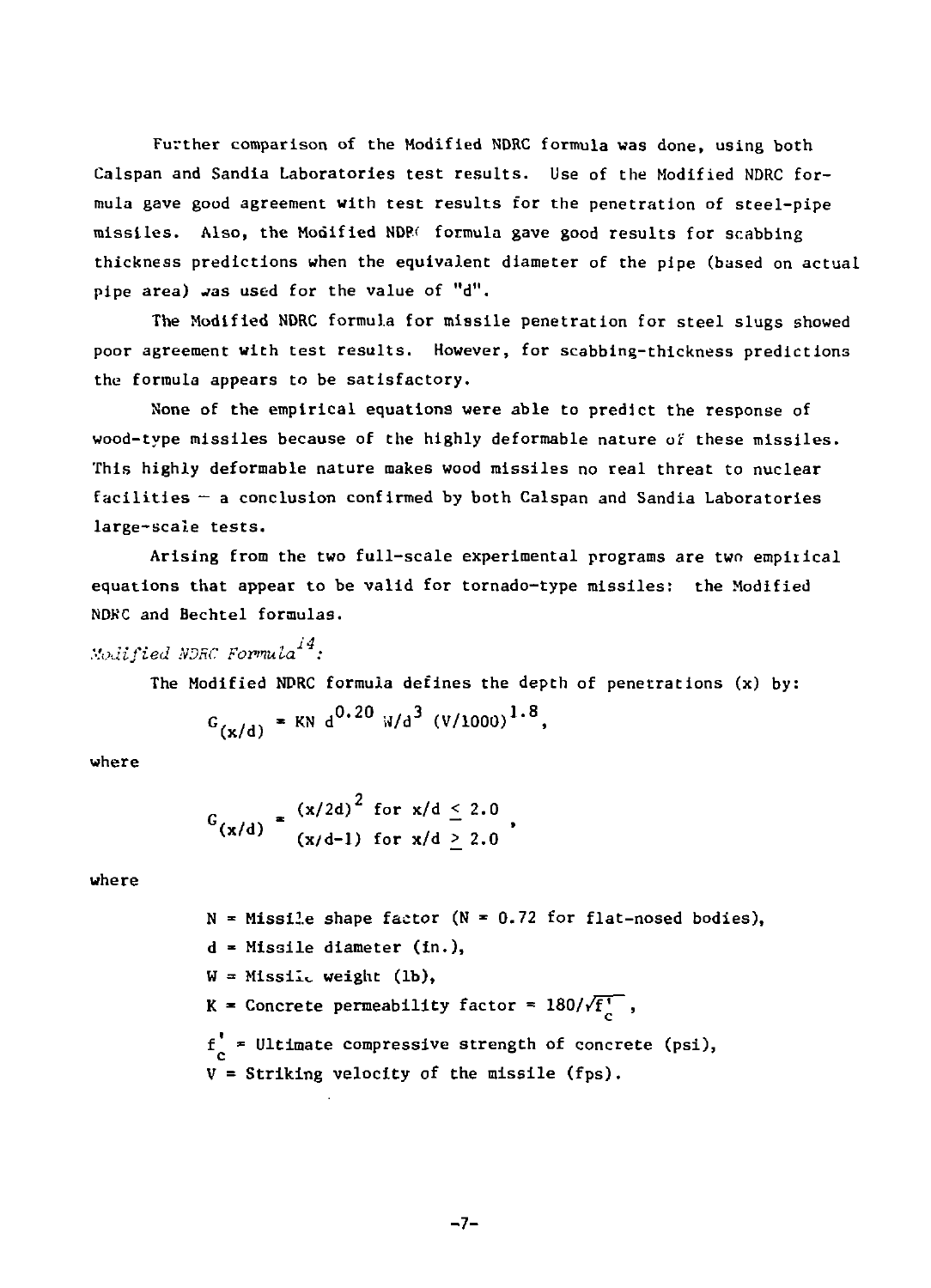To determine scabbing thickness  $(t_{e})$ :

$$
t_{s/d} = 7.91 (x/d) - 5.06 (x/d)^{2} for t/d < 3
$$
  

$$
t_{s/d} = 2.12 + 1.36 (x/d) for t/d > 3.
$$

*Beohtel Formula :* 

Deriving the empirical relations directly from Calspan tests results, the Bechtel formula predicts scabbing thickness.

For steel-pipe missile,

$$
T = 5.42 \frac{W^{(0.4)}V^{(0.65)}}{\sqrt{f_c^{\prime}} D^{(0.2)}}.
$$

The solid steel missile

$$
T = 15.5 \frac{W^{(0.4)}V^{(0.5)}}{\sqrt{f_c^{\prime}} p^{(0.2)}}
$$

where

T = Thickness for threshold of spalling (in.),  $W = Missile weight (lb),$ D = Missile diameter (in.),  $f'_c$  = Concrete strength (psi), V = Missile velocity (fps).

 $\bullet$ 

The design thickness of a reinforced concrete element must be greater than that determined by the equations. An increase in thickness of 25% (which need not exceed 10 in.) is recommended.

### **Numerical Simulation**

As stated earlier, the primary objective of this study is to determine the feasibility of using the finite element method to evaluate the impact interaction of tornado-borne missiles and reinforced concrete walls. Although certain empirical equations provide reasonable predictions of penetration and scabbing thickness, the equations describing impact do not use the constitutive properties of the target or the projectile. To make reasonable extensions of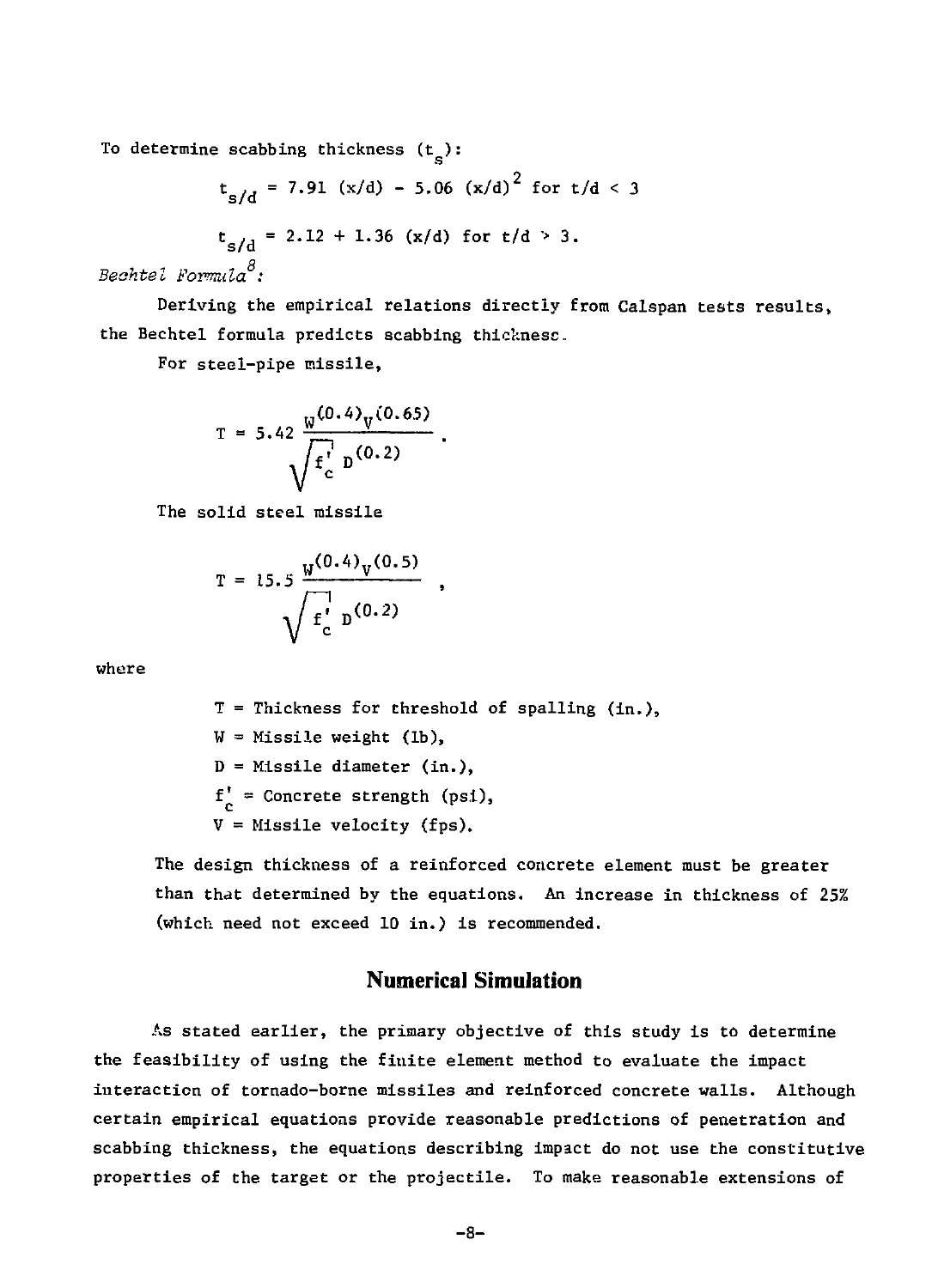the experimental data, a practical analytical tool incorporating the proper properties and considerations is needed.

Damage due to an impinging missile can be summarized as a combination of local- and overall-dynamic response. Since the impact time is short, relative to the fundamental period of the target structure, our predominant concern was with local response. Considering the various aspects of the local response, we feel the key to assuring the integrity of the structure from tornado-borne missiles is to prevent scabbing.

Since the onset of scabbing occurs within the first few hundred microseconds of impact, the most important aspect of the numerical procedure is to simulate the proper shock-interface conditions. We chose the HONDO program for this study because of Its applicability to short-duration loadings.

#### CODE DESCRIPTION

HONDO $^{15}$  is a finite element code designed specifically to analyze extreme loadings incurred during accident conditions. Recent developments to HONDO by LLL have allowed the use of the program in examining the impact phenomenon of tornado-borne missiles.

HONDO is an explicit finite element code designed to calculate the large deformation, elastic and inelastic, dynamic transient response of plane or axisymmetric bodies of arbitrary shape and composition. To accommodate a variety of material composition, the program has eight constitutive relations. The explicit scheme allows the examination of the effects of short-duration loads at the early phases of the transient response. Artificial viscosity is employed to control the development of shocks Incurred by impacts. In time, the program performs integration by use of a central-difference method, with the step size continuously monitored to maintain stability of the time integration scheme.

In general, finite element codes are not applicable to the solution of contact-impact problems because they lack the following capabilities required to adequately treat these problems:

- Shock-interface conditions to set correctly the velocity along the contact surface after a void closes.
- Sliding-material interfaces that allow sliding but not penetration.
- Tied-material interfaces that allow unequal zoning across the interface but no sliding.

-9-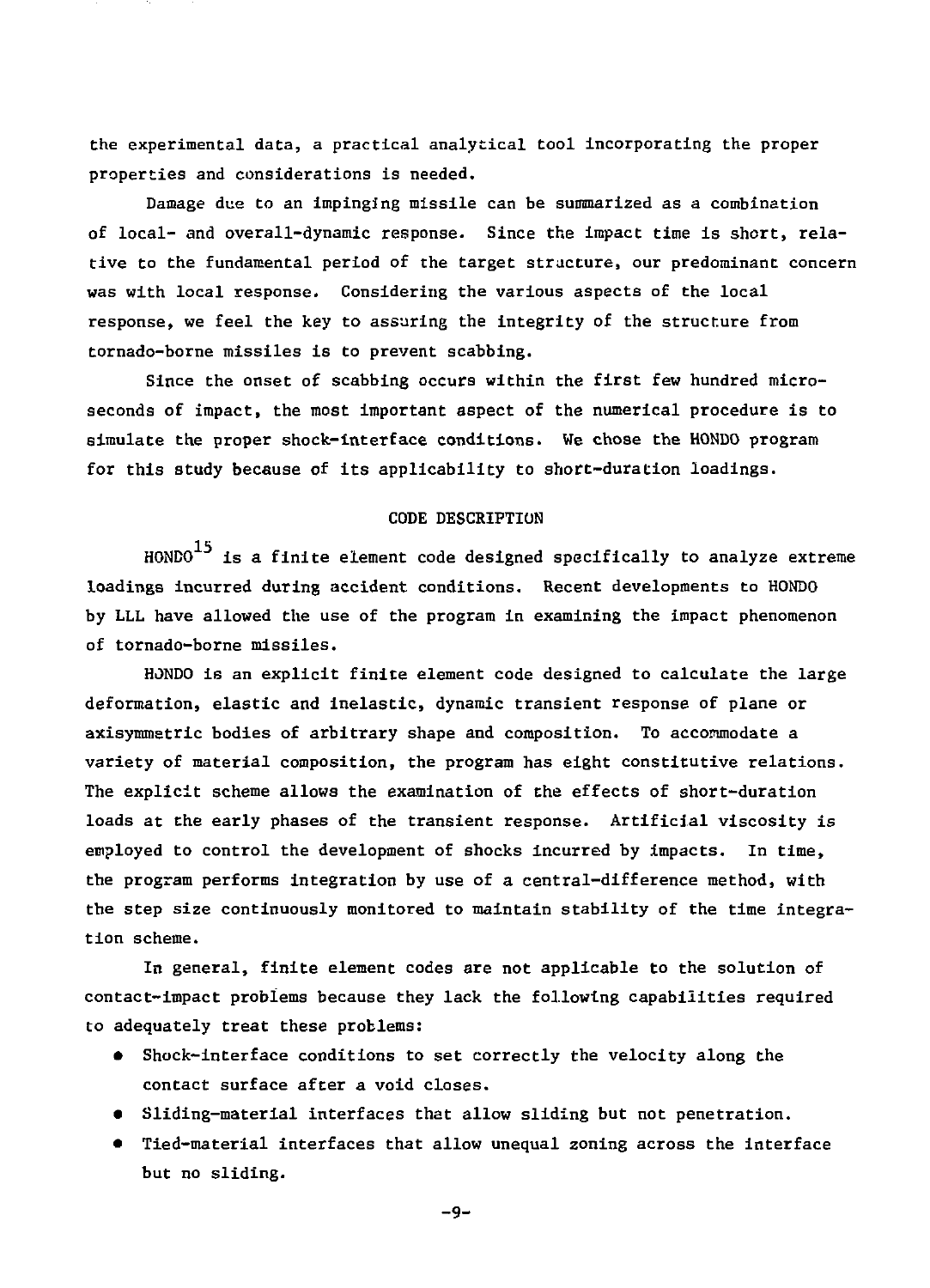• Friction .

To remedy this, a development effort was undertaken that has provided these capabilities in HONDO. Considerably more detail is provided by  $H$ allquist. $^{16}$ 

## **Description of Impacting Materials**

#### MODELS

To isolate the impact phenomenon to the reinforced concrete target, we selected the simulation of nondeformable missile impact as the first step. The slug missile was chosen as the nondeformable impacting missile because of the available experimental results from Calspan Corporation<sup>11</sup> for comparisons.

Of the eight constitutive models available in HONDO, the elastic-plastic strain-hardening model was selected to model the nondeformable missile. We selected soil and crushable foam model to model the reinforced concrete target.

#### Hondeformable Missile

The elastic-plastic constitutive model was used to model the impacting missile.  $^{15}$  The 8-in.-diam steel slug was characterized (Fig. 3) as a ductile material with a straight-line approximation for the elastic modulus (E) and yield stress ( $\sigma_{_{\rm v}}$ ). The hardening parameter allows a linear combination of kinematic and isotropic hardening. When  $\beta = 1$ , isotropic hardening is obtained. The strain hardening modulus  $(E_{\perp})$  is a straight-line approximation.



Fig. 3. Typical stressstrain behavior of a ductile metal bar.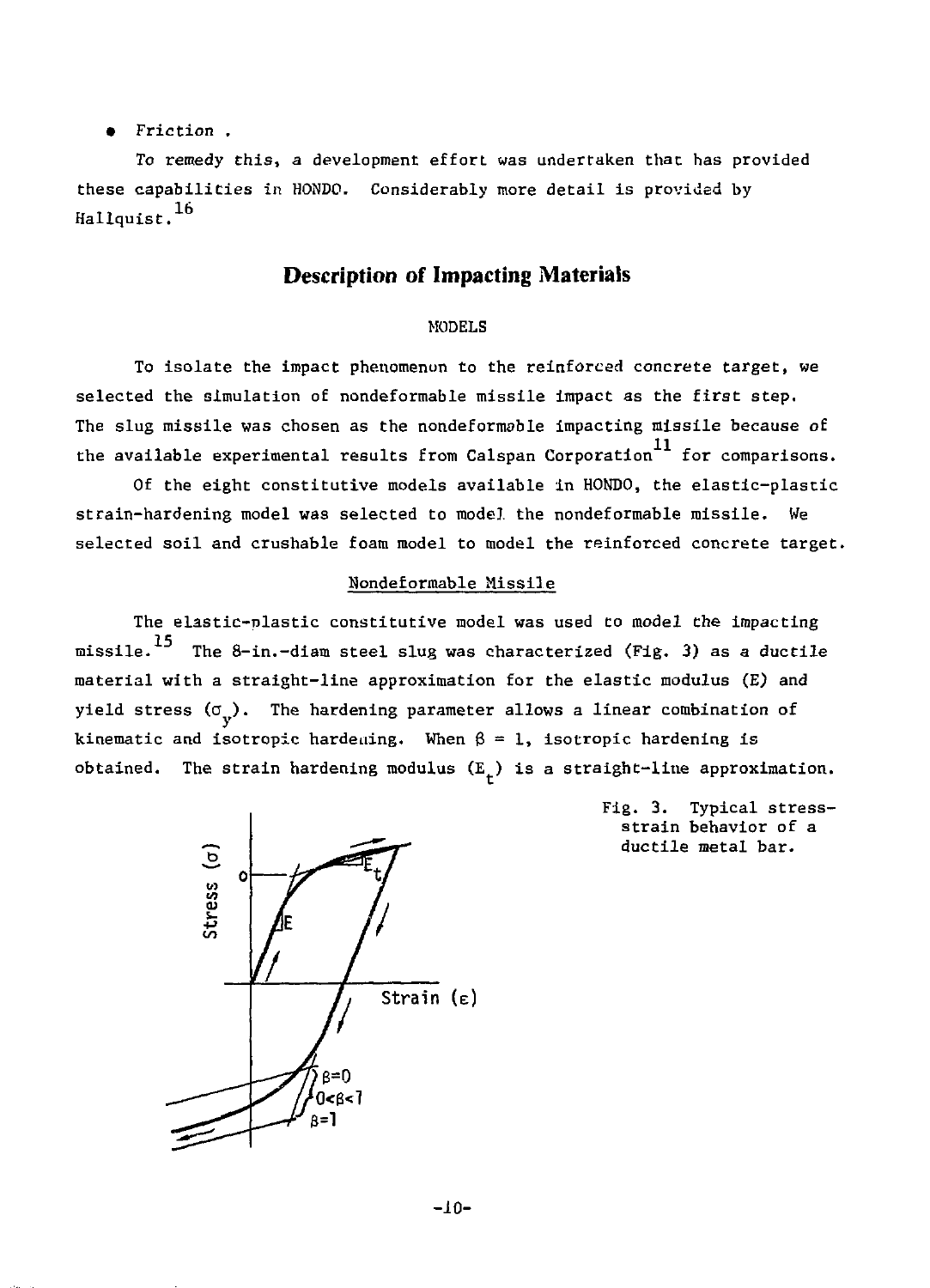Inside the yield surface, the material behaves elastically and isotropically. As the stress state contacts the yield surface, plastic straining occurs. A von Mises yield surface is used with a linear combination of isotropic and kinematic hardening behavior.

For the series of simulations using the non-deformable missile, the model missile was a 8-in.-diam steel slug, 14 in. in length, weighing 214 lb with a modulus of elasticity of  $30 \times 10^5$  psi and a yield stress of 40  $\times$  10<sup>3</sup> psi. The strain-hardening modulus was selected to be a third of the elastic modulus, with an isotropic hardening parameter.

#### Reinforced Concrete Target

The soil and crushable foam model was used to describe the reinforced concrete target. This model consists of an elastic-plastic isotropic constitutive relation for the pressure response of concrete.

The model allows for compaction and crushing of voids in the material and also a pressure-sensitive shear-failure behavior. These features are important characteristics of dynamic concrete behavior.

The yield surface used in this model is a surface of revolution in stress space, centered about the hydrostat with its open end pointing into compression. The open end is capped with a plane normal to the hydrostat. The deviatoric part (shear surface) is elastic-perfectly plastic and thus does not allow strain hardening. The volumetric part (compaction on cap surface) allows for variable strain hardening which is handled by allowing the plane normal to the hydrostat to move outward along the hydrostat. The yield surfaces in stress space are shown in Fig. 4.

#### Cap Surface

The volumetric hardening is described by

 $f_2 = p - f$  ( $\varepsilon_{kk}$ ).

For loading,  $f_2 \geq 0$ ,  $\dot{E}_{\text{thr}} \leq 0$  increasing compression

 $p = f(\epsilon_{k,k})$ .

The function f, which describes the pressure-volume strain behavior, is shown in Fig. 5.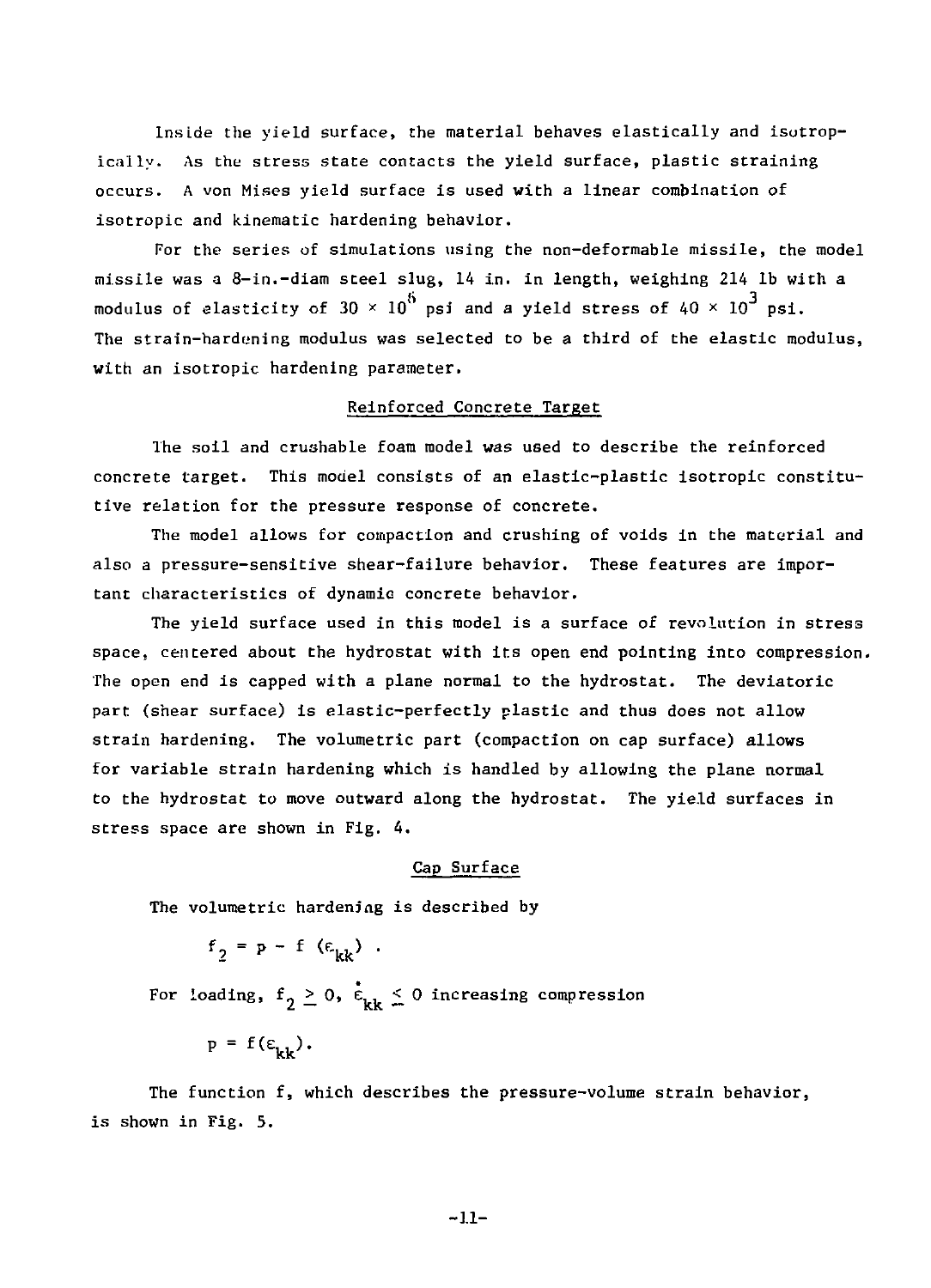

a) Shear yield surface in stress-space

- **b)** Cap surface in stress-space<br> $J_1$  = first invariant of the **stress-sensor** 
	- $J_2^*$  = second invariant of the
		- **deviatoric stress-tensor**



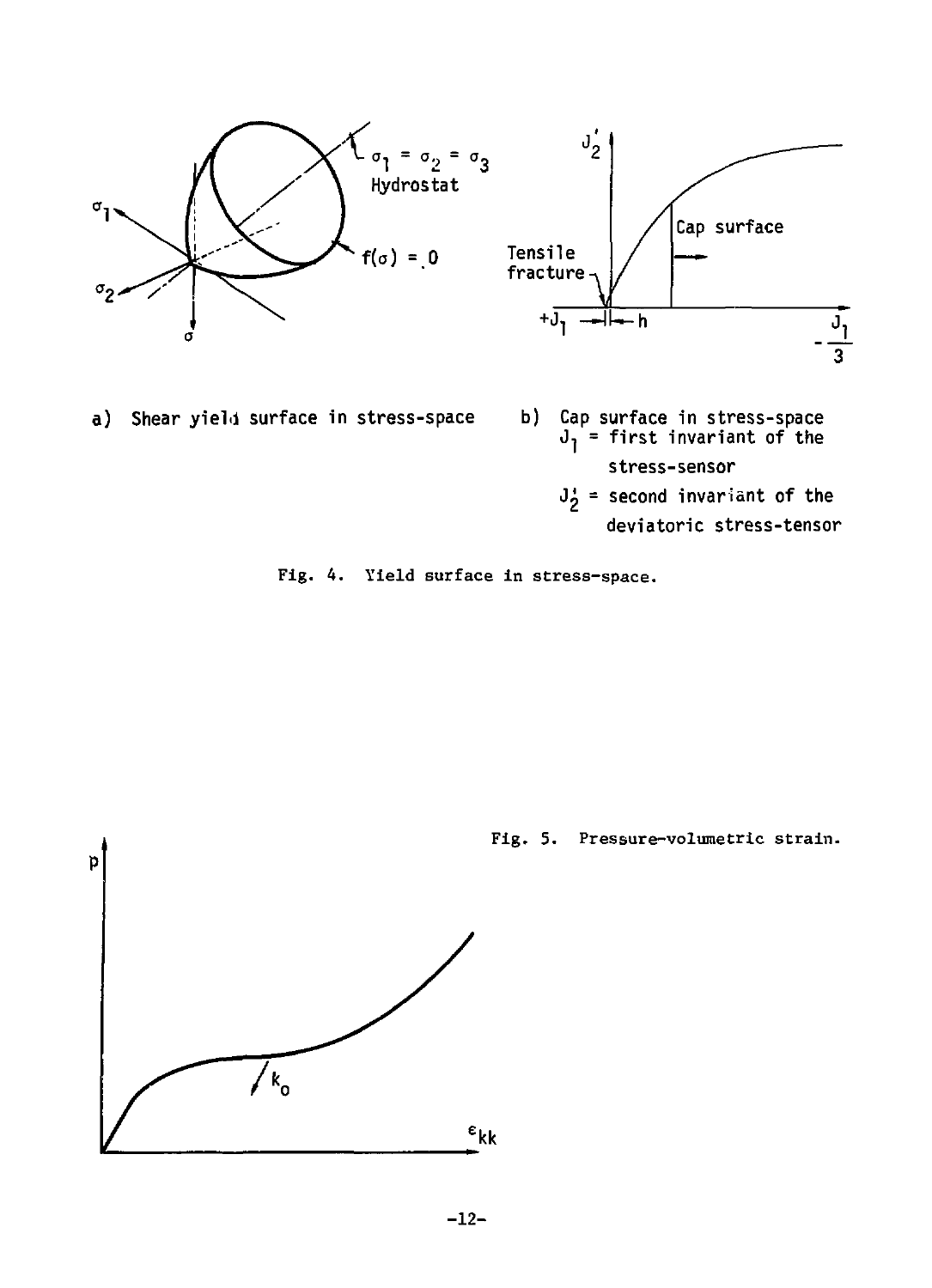#### Tensile Fracture

Tensile fracture will occur if

p < h

where h is the minimum root of the polynomial  $a_0 + a_1 p + a_2 p^2 = 0$  (refer to Fig. 4b).

#### Shear Surface

The shear surface is defined by a yield function of the form

$$
f_1 = J_2' - \left( a_0 + a_1 P + a_2 P^2 \right),
$$

where

$$
p = -1/3 \sigma_{kk}
$$

 $J'_{2}$  = Second Invariant of the Deviatoric-Stress Tensor.

In reviewing the literature, $^{17-20}$  two concrete models were found suitable to use in describing the shear yield surface of the soil and crushable foam model. One model was developed by Physics International (PI); and the other model by Stanford Research Institute (SRI). $^{21}$ 

PI, under contract with the Lawrence Livermore Laboratory (LLL), developed an inelastic model to assess the damage of a concrete wall impacted by a high-velocity projectile. Pi's concrete model has a shear-yield surface in the form of

$$
f_1 = \sqrt{3J_2} - (a_0 + a_1p + a_2p^2).
$$

where  $a_{0}$ ,  $a_{1}$  and  $a_{2}$  are determined from experimental data. Data were assembled from the available literature and plotted as  $\sqrt{3J_2}$  versus p. A curve was fit through the data to determine the coefficients  $a_0$ ,  $a_1$  and  $a_2$ . (Fig. 6.) The resulting PI shear-yield function was determined to be

$$
f_1 = \sqrt{3J_2'} - (2250 + 1.375 p - 1.53 \times 10^{-5} p^2)
$$

for p in pounds per square inch.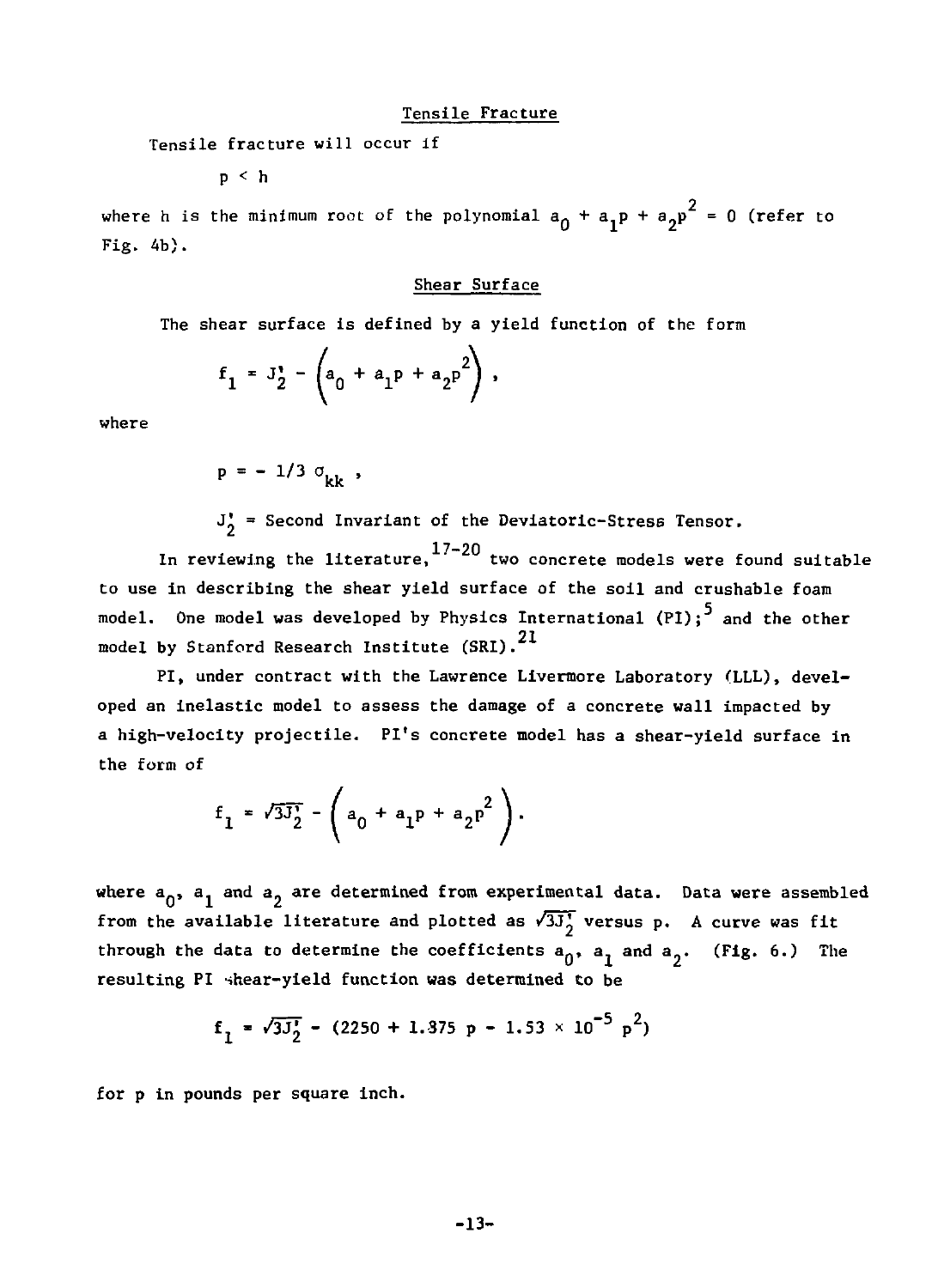

Fig. 6. Physics International shear-yield surface.

SRI, under contract with EPRI to investigate the tornado-borne missile problem, has developed a model describing the shear- and compaction-yielding characteristics of concrete. The parameters of the model were obtained from experiments conducted by SRI, and the model was tested by comparing its predicted response with the experimental data.

SlI's concrete model is built up from two yield surfaces. One describes the shear yielding and allows no hardening, while the other (cap surface) is used to describe the compaction yielding and allows isotropic work-hardening. The yield functions chosen are assumed to be functions of  $J_1$  and  $J_2'$  and independent of  $J'_{3}$  (Fig. 7).

The form of the shear-yield surface is

$$
f_1 = J_2' - (A - Be^{CJ_1}),
$$

where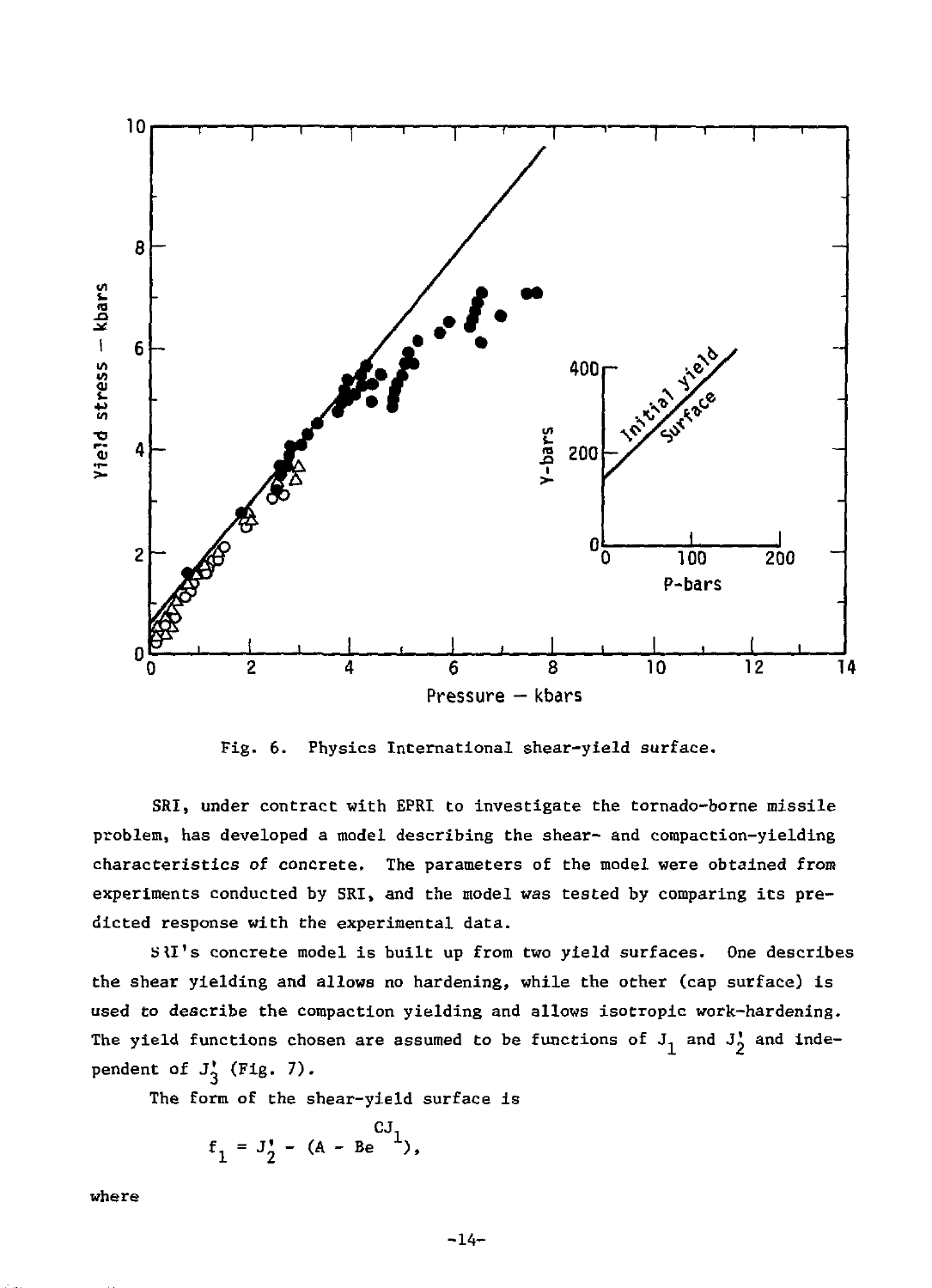

**The /j£ axes may also be visualized as shear and pressure. The solid A,B,C, parameters determined from experimental data, lines representing shear and compaction yield for concrete are in contrast to the von Mises yield surface. Note the continuation of shear-yield surface into tension region.** 

#### **Results**

**Three sets of numerical simulations were conducted, the first of which compared the simulated-impact interaction of the missile and target models with experimental-test results. The second assessed the progression of damage for two target thicknesses due to increasing missile velocities. The third set made preliminary examination of the impact interaction of a deformable missile and reinforced-concrete target wall.** 

#### **COMPARISON WITH EXPERIMENTAL RESULTS**

**The objective of the first set of simulations was to determine if correlation between experimental and numerically simulated results could be made. Two of Calspan's full-scale tests, Test No. 4F and Test No. 3F, were chosen** 

**-15-**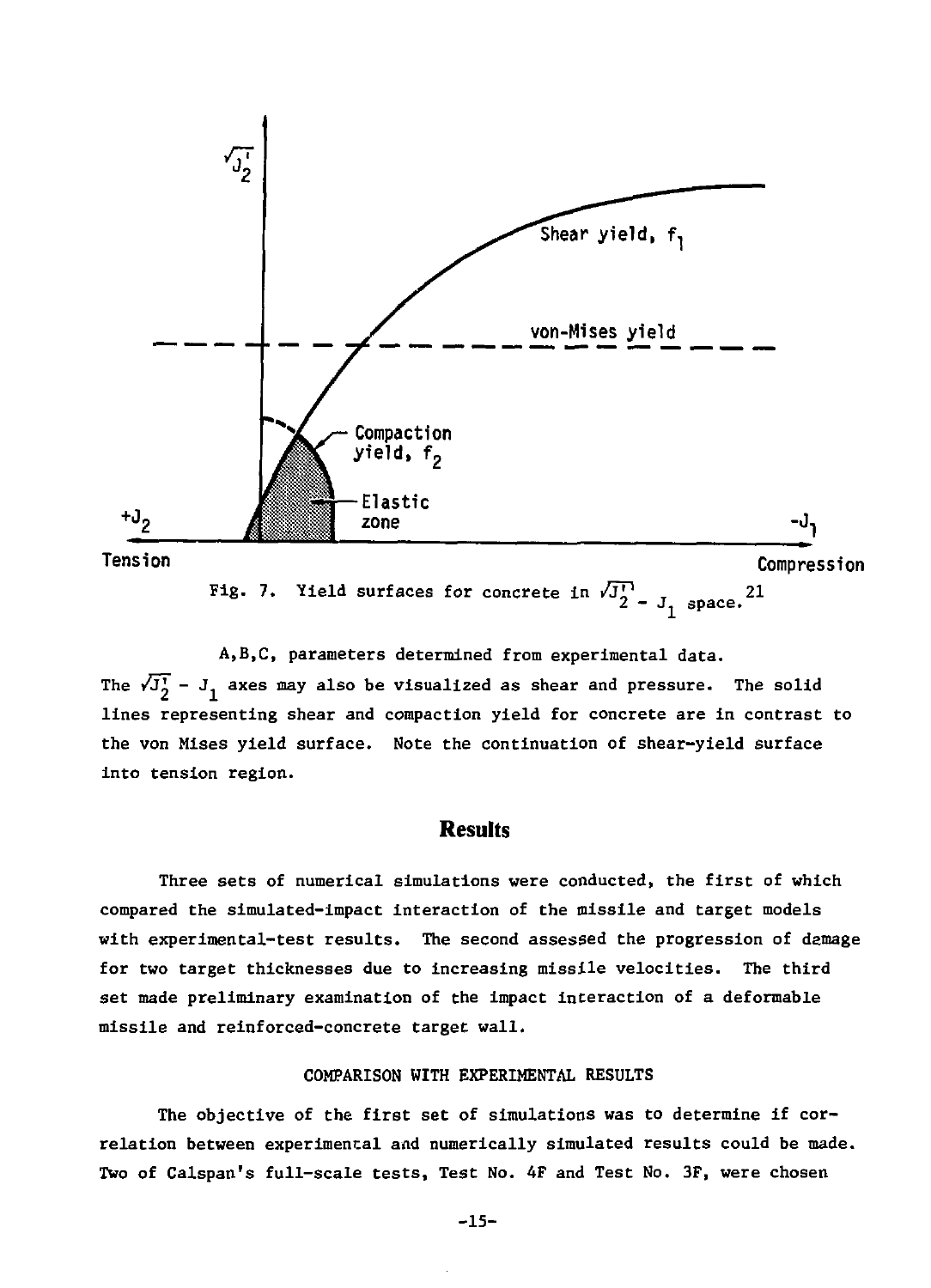for comparison. Both tests involved nondeformable impacting missiles and 12-in., reinforced-concrete target walls.

For the numerical simulations, the key to assessing the damage profile of the modeled concrete target is identifying the back-face, tensile-yield region. Once the time when a specific region first yielded in tension was determined, the surrounding nodal points were then used to determine the potential scabbing velocity of the yield region.

The data used in defining the soil and crushable foam model were based on test results for nonreinforced concrete. As no data were available for steel reinforcement, some assumptions and modifications to parameters were made. The steel reinforcement was essentially smeared in the corresponding concrete zone and was represented by increasing the tensile-yield value.

To assess the effects of the modifications, three preliminary concrete models were evaluated. The first model described the target as a nonreinforced barrier while the second used two modified zones of concrete, representing the front- and back-mat reinforcements. The third model used only one modified layer representing only the back reinforcement, and based on several trials, was chosen as the most appropriate for this study.

#### NUMERICAL SIMULATION OF CALSPAN TEST NO. 4F

Calspan Test No. 4F is a steel-slug missile impacting a 12-in. reinforcedconcrete target at 122 fps. A schematic of the damage is shown in Fig. 8 and a summary of the field test results is given in Table 1. An enlargement of the finite element mesh at the point of impact is noted in Fig. 9.

The back-face elements' mean-stress time histories are shown in Fig. 10. The velocity-time histories of the corresponding back-face nodes are illustrated in Fig. 11.

The diameter of the target wall was selected so that the impacting time would be short, relative to the fundamental period of the target structure. To define the shear-yield surface, the tension-yield limit *w.h* set *Co* 255 psi, with the rest of the surface defined by PI's concrete model.<sup>5</sup> The tensionyield limit of the reinforced layer representing the steel reinforcement of the backface was set to 500 psi.

-16-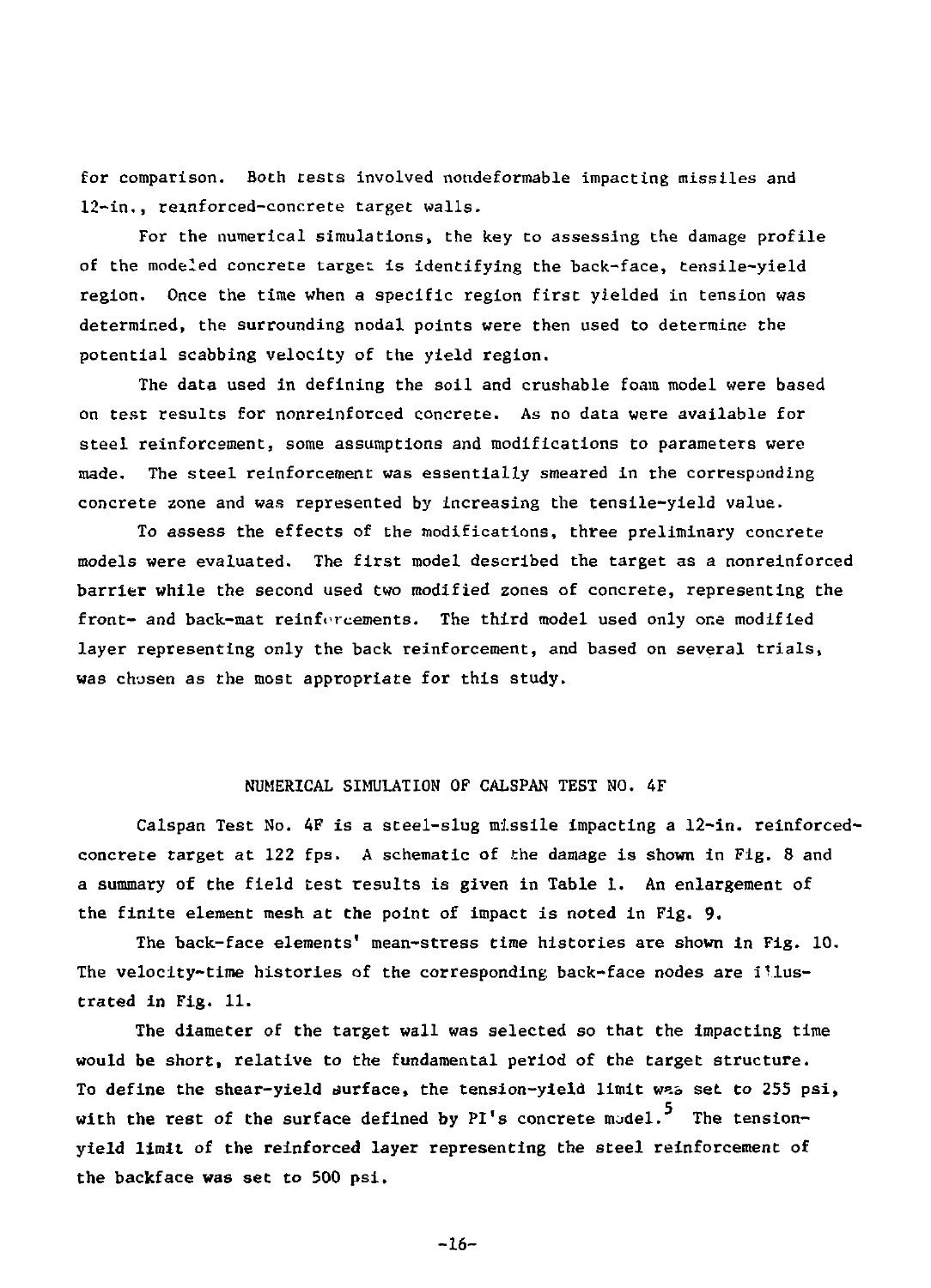

Fig. 8. Damage profile of Calspan Test No. 4F.



Fig. 9. Finite element mesh at the point of impact.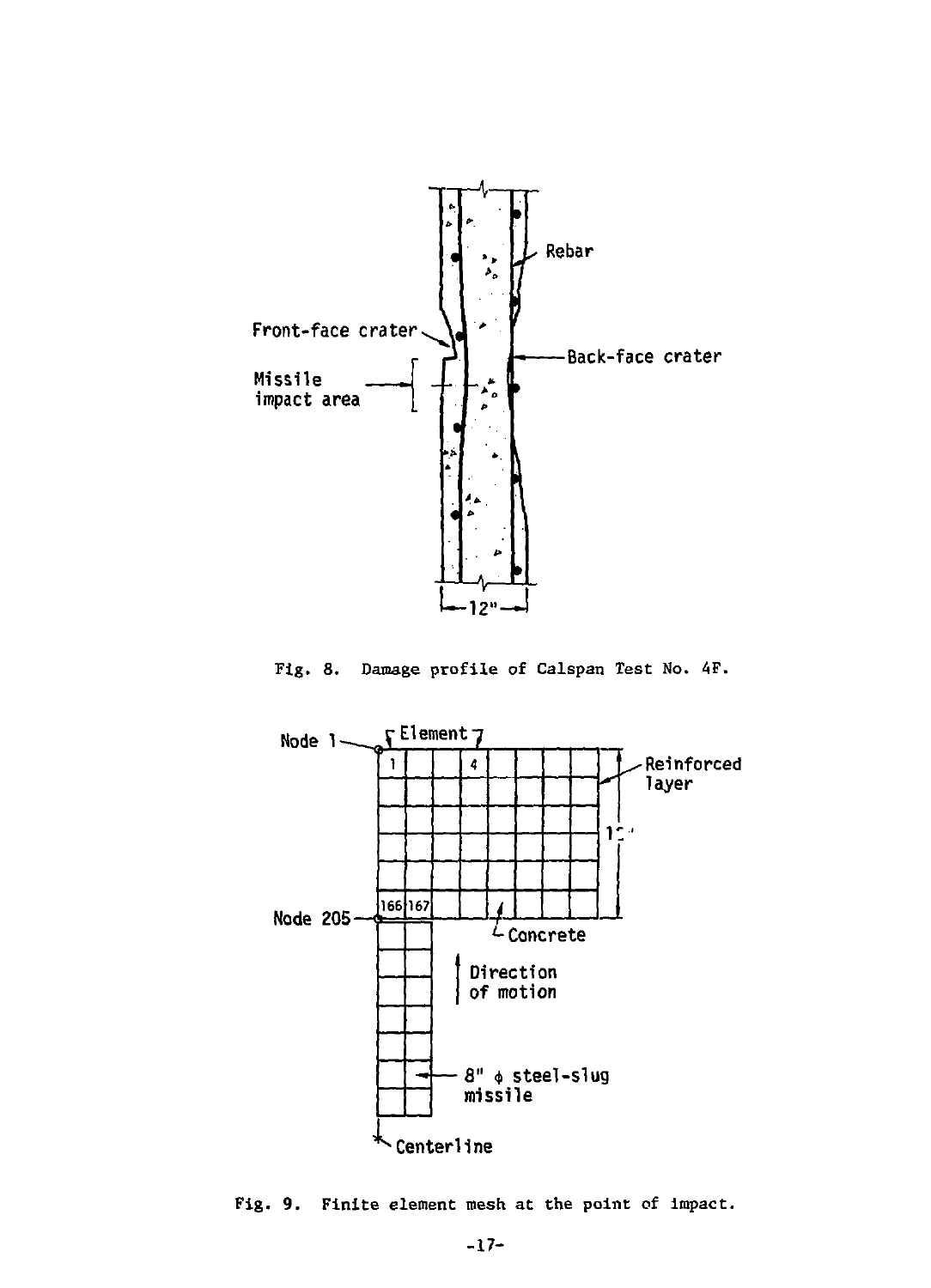

**Fig. 10. Test 4F: mean-stress time histories (back-face elements).**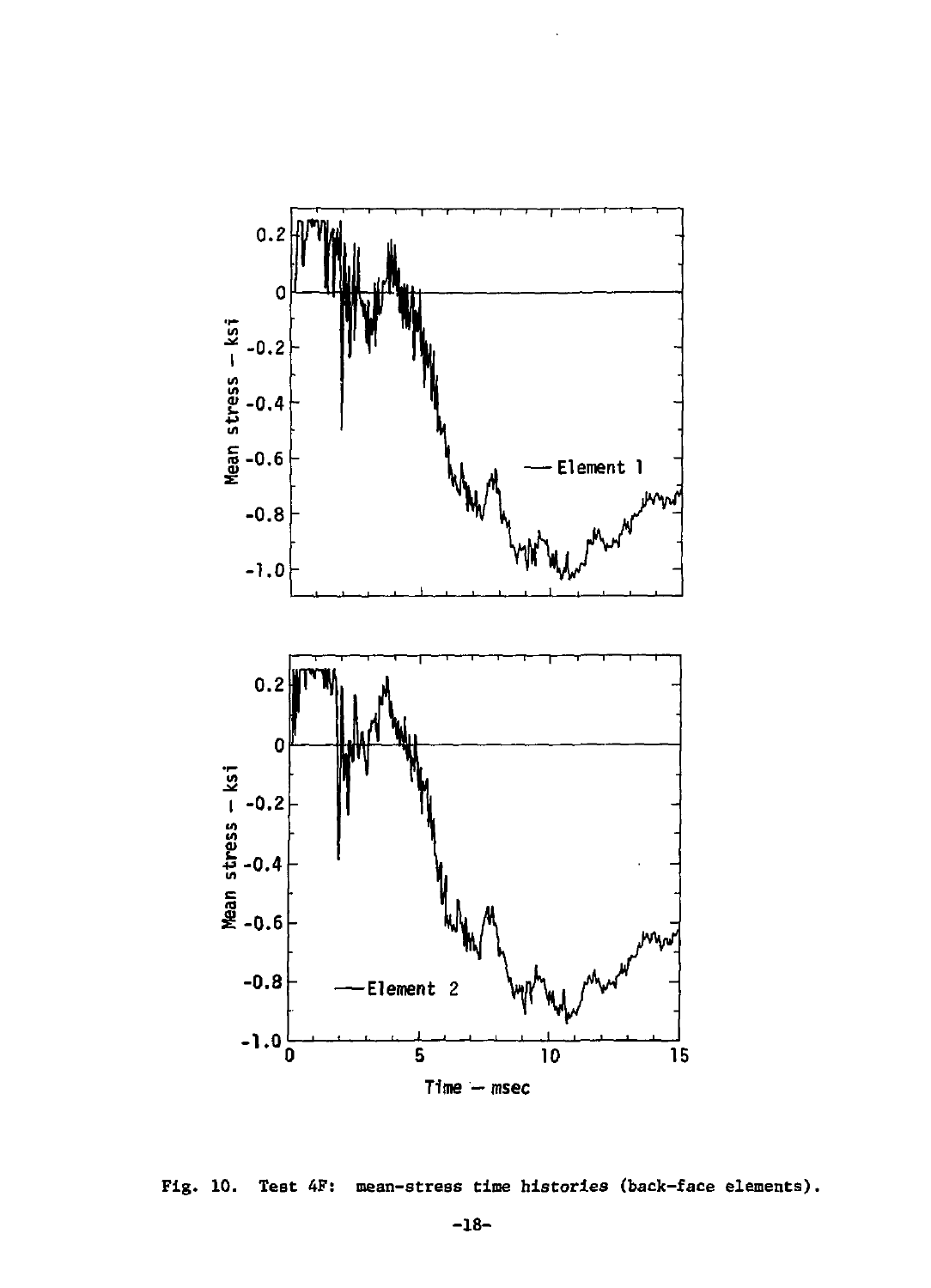

Fig. 11. Test 4F: velocity time histories (back-face nodes).

| Missile:           |      |                                      | Pane1:                      |     |
|--------------------|------|--------------------------------------|-----------------------------|-----|
| Type               | Slug |                                      | Thickness, in.              | 12  |
| Weight, 1b         | 214  |                                      | ReInf., EWEF(X)             | 0.4 |
| Length, in.        | 14   |                                      | Concrete strength, psi 5770 |     |
| Velocity (fps) 122 |      | Results:                             |                             |     |
|                    |      | Maximum scab velocity, fps           | 25                          |     |
|                    |      | Penetration depth, in. $0.12 - 0.75$ |                             |     |
|                    |      | Front crater diameter, in.           | 1                           |     |
|                    |      | Back crater diameter, in.            | 45                          |     |
|                    |      | Rebound velocity, fps                | 4                           |     |

Table 1. Summary of Calspan Test No. 4F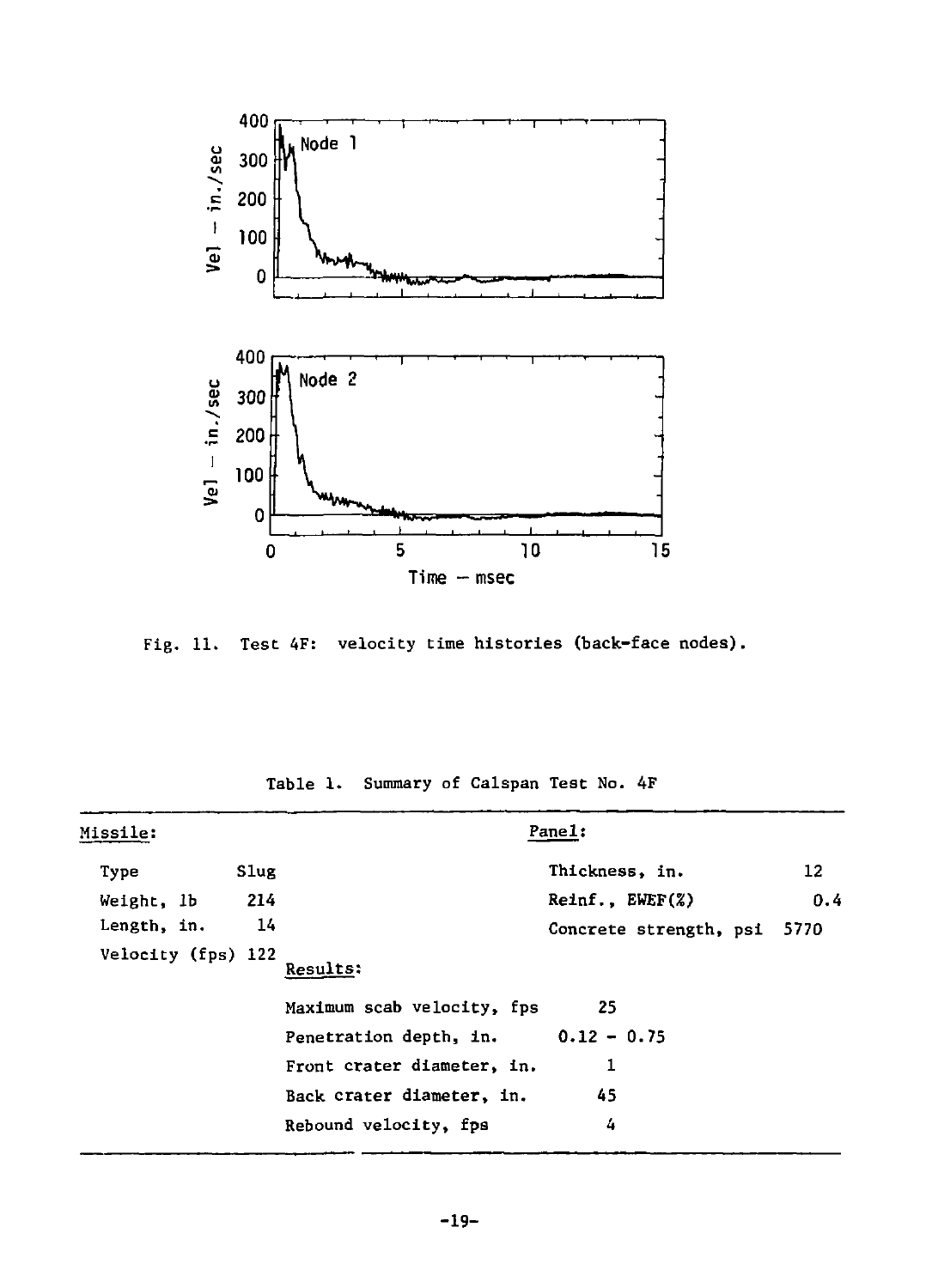Within the first 200 usec after impact, the stress-state of the backface elements are their limiting tensile-yield value. The stress-state of the back-face elements remain at the upper tensile value for several milliseconds before the succeeding compression waves become dominant. Assuming thac the duration of the tensile stress-state is sufficient to cause the back-face elements to scab, we predicted the maximum scabbing velocity to be approximately 32 fps (390 in./sec). This compares with the maximum measured scabbing velocity of 25 fps. The 30% discrepancy between predicted and measured results is reasonable, considering that the maximum scabbing velocity is greatly dependent upon the mass of the scab material and the time when the scab mass breaks away from the target structure. Figure 12 shows the concrete material in the impact area to be in compression throughout the duration of impact, with a peak dynamic compressional stress of 25 ksi.

Element 169 is the element along the perimeter of the impact area. As described by the damage-profile schematic, certain areas along the perimeter of the impact area fail during impact. The perimeter element 169 reaches the tensile-yield limit for a period of a few hundred microseconds before going into a compression stress-state (Fig. 13). Assuming that the duration of a few hundred microseconds is sufficient to cause tensile failure of the concrete material, the concrete model used was adequate in describing the key failure areas of Test No. 4F.

#### NUMERICAL SIMULATION OF CALSPAN TEST NO. 3F

Calspan Test No. 3F is a steel-slug missile impacting a 12-in., reinforced-concrete target at 214 fps. Summary of the field test results are given in Table 2. The same element mesh used in the simulation of Test 4F was used *to* simulate Test 3F.

The back-face elements' mean-stress, time histories are depicted in Fig. 14; the velocity-time histories of the back-face nodes are shown in Fig. 15.

The tension-yield limit for this concrete model was set to 250 psi. Pi's concrete model was used to define the rest of the shear-yield surface. The tension-yield limit of the reinforced layer was set to 500 psi.

A much wider, back-face damage region was seen in the simulation of Test 3F. This larger damage region was expected since the kinetic energy of the missile was increased and a lower tension-yield limit was used. The

-20-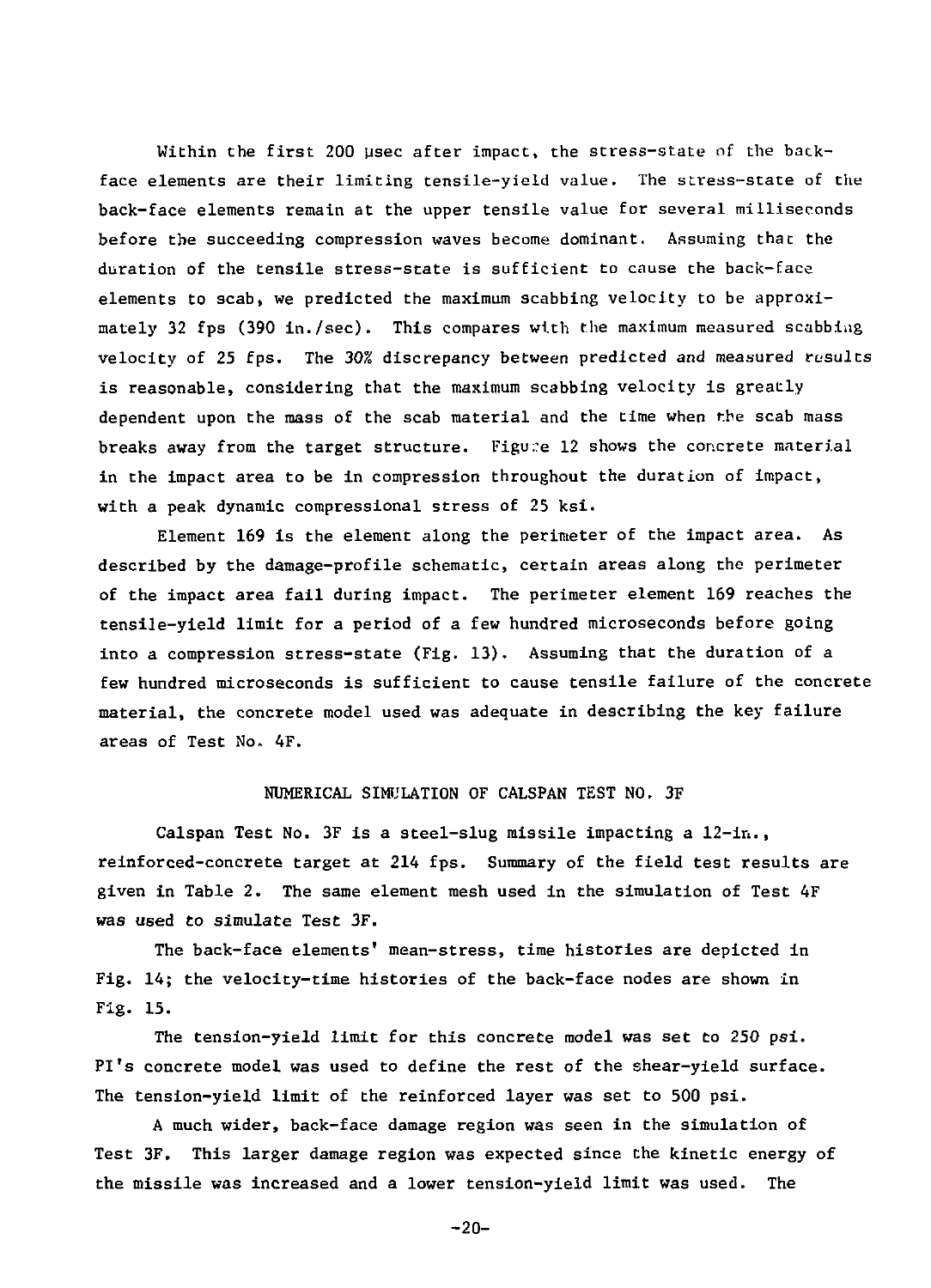

Fig. 12. Test 4F: mean-stress time histories (center of impact).



Fig. 13. Test 4F: mean-stress time histories (perimeter impact area).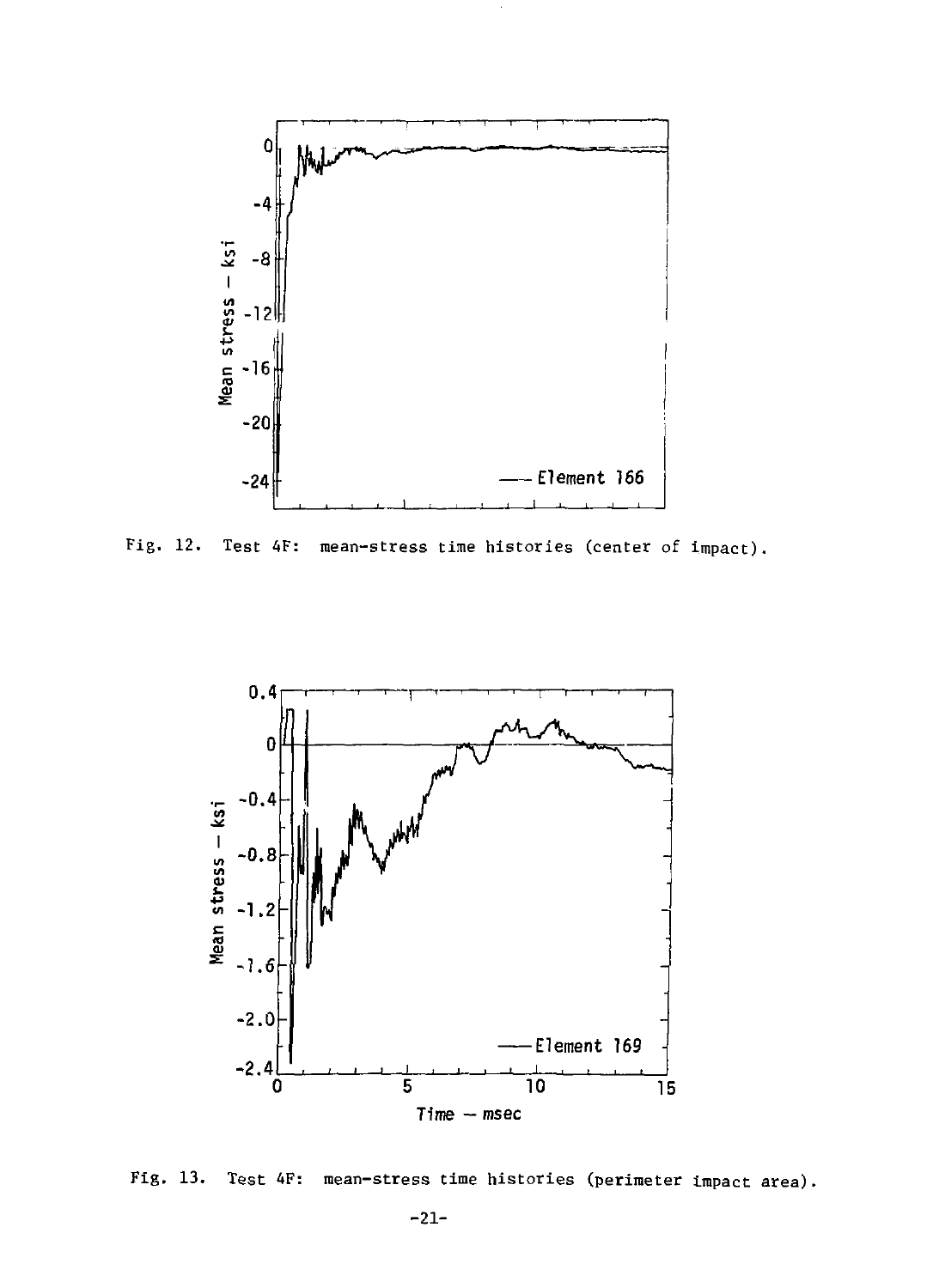| <b>Missile</b> |      |                            | Panel:                      |     |
|----------------|------|----------------------------|-----------------------------|-----|
| Type           | Slug |                            | Thickness, in.              | 12  |
| Weight         | 214  |                            | $Reinf.$ , $EWEF(\%)$       | 0.4 |
| Length, in.    | 14   |                            | Concrete strength, psi 4550 |     |
| Velocity, fps  | 214  |                            |                             |     |
|                |      | Results:                   |                             |     |
|                |      | Maximum scab velocity, fps | 105                         |     |
|                |      | Front crater diameter, in. | 16                          |     |
|                |      | Back crater diameter, in.  | 48                          |     |
|                |      | Rebound velocity, fps      | 10                          |     |

Table 2. Summary of Calspan Test No. 3F

maximum scabbing velocity was calculated to be 83 fps (1000 in./sec), and was extracted from the velocity-time history of node 2. The maximum measured scabbing velocity was 105 fps.

Figure 16 illustrates the concrete material in the impact area reaching a maximum, dynamic compressional stress of 438 ksi. Figure 17 shows the kinetic, potential and total energy of the system. A perceptible energy loss is apparent. The deform shapes at select times are depicted in Fig. 18. In Table 3, the CPU and I/O cost to simulate this problem are tabulated.

#### COMPARISON WITH EMPIRICAL FORMULAS

To extend the experiences gained by the numerical simulation of Calspan's experimental tests and to incorporate the findings of SRI's studies $^{21,9}$  on the dynamic behavior of concrete, another series of numerical simulations were formulated. The results of these simulations were compared with empirical formulas.

The dimensions and properties for the impacting missile were the same as the steel-slug missile used in the first series of simulations. The selected ultimate strength of the concrete was 5770 psi. The tension-yield limit, chosen as a function of the concrete ultimate strength, was set to 350 psi. Data from SRI's studies on concrete behavior were used to define the remaining shear-yield surface. The tension-yield limit for the reinforced layer was set to 525 psi.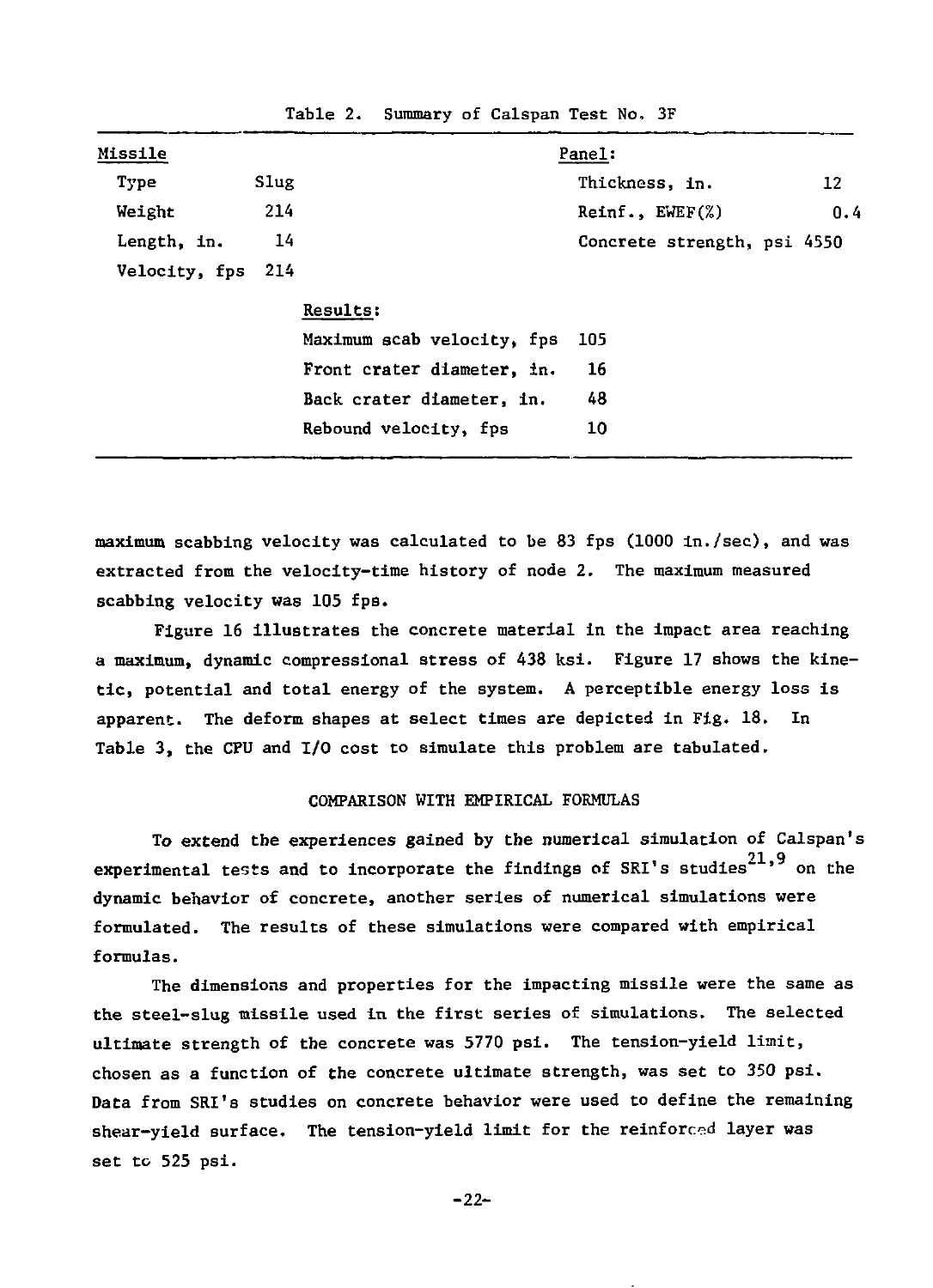

Fig. 14. Test 3F: mean-stress time histories (back-face nodes).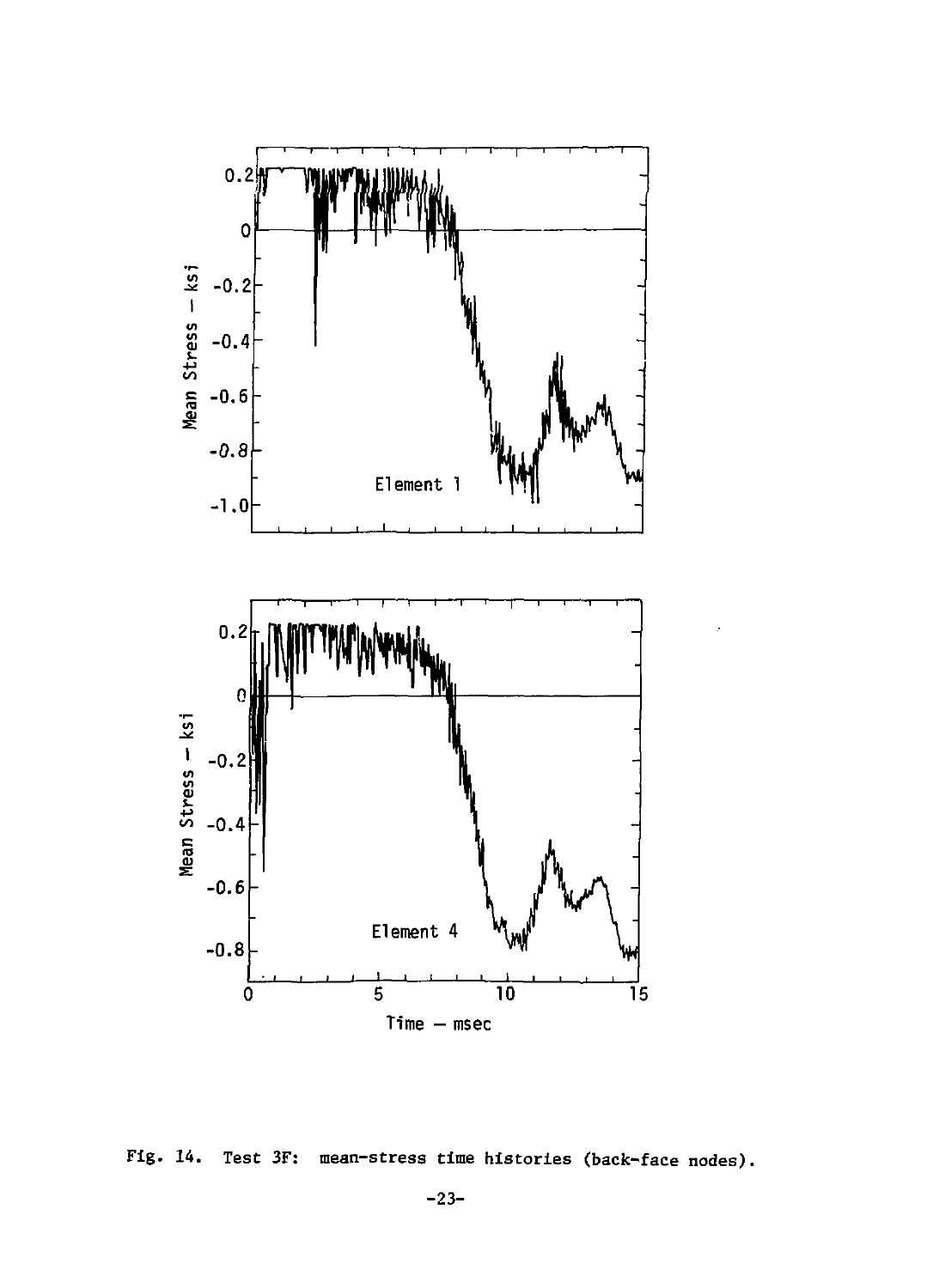

Fig. 15. Test 3F: velocity time histories (back-face nodes).



Fig. 16. Test 3F: mean-stress time histories (center of impact).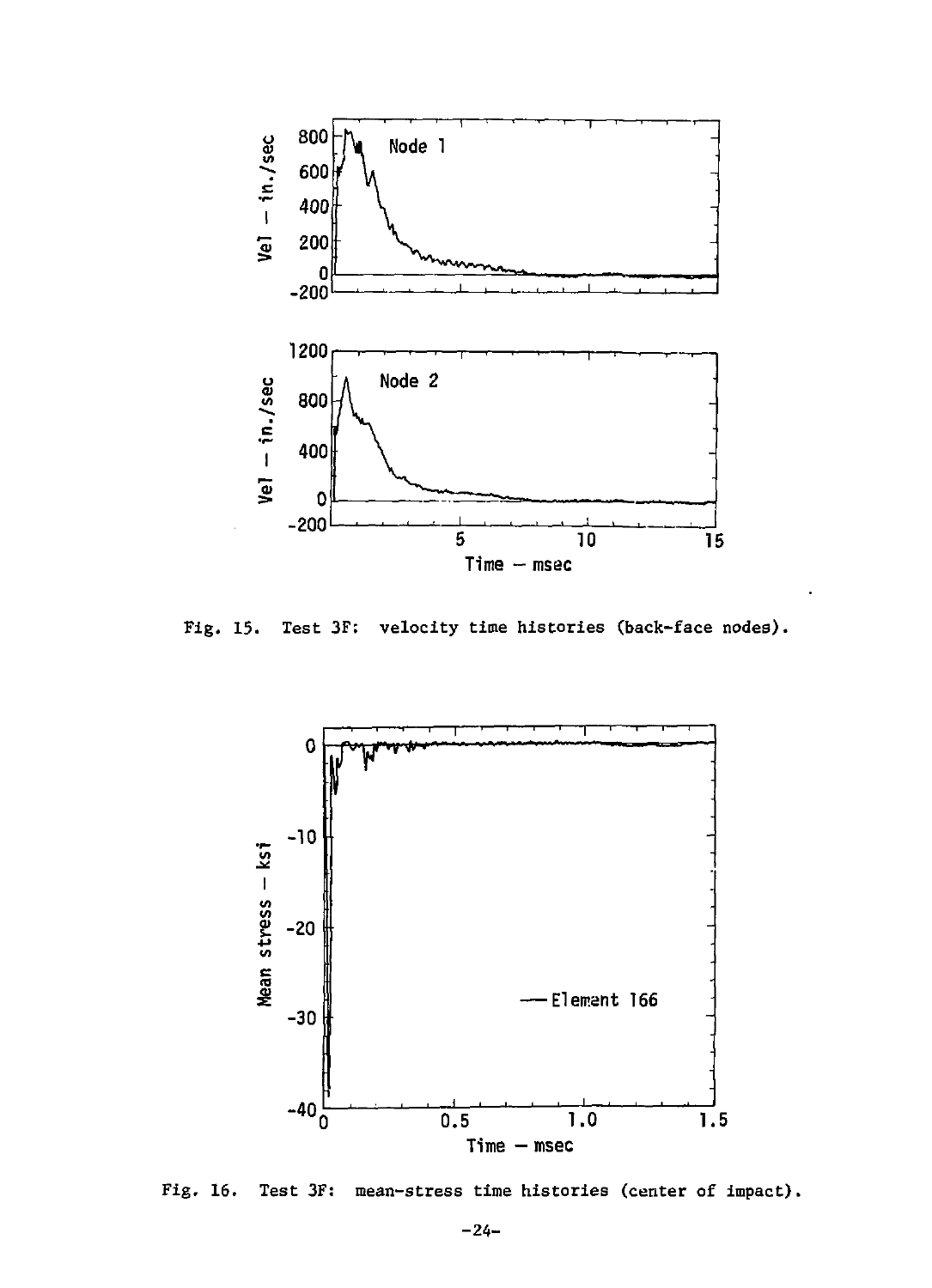

Fig. 17. Test 3F: kinetic, potential and total energy of the system.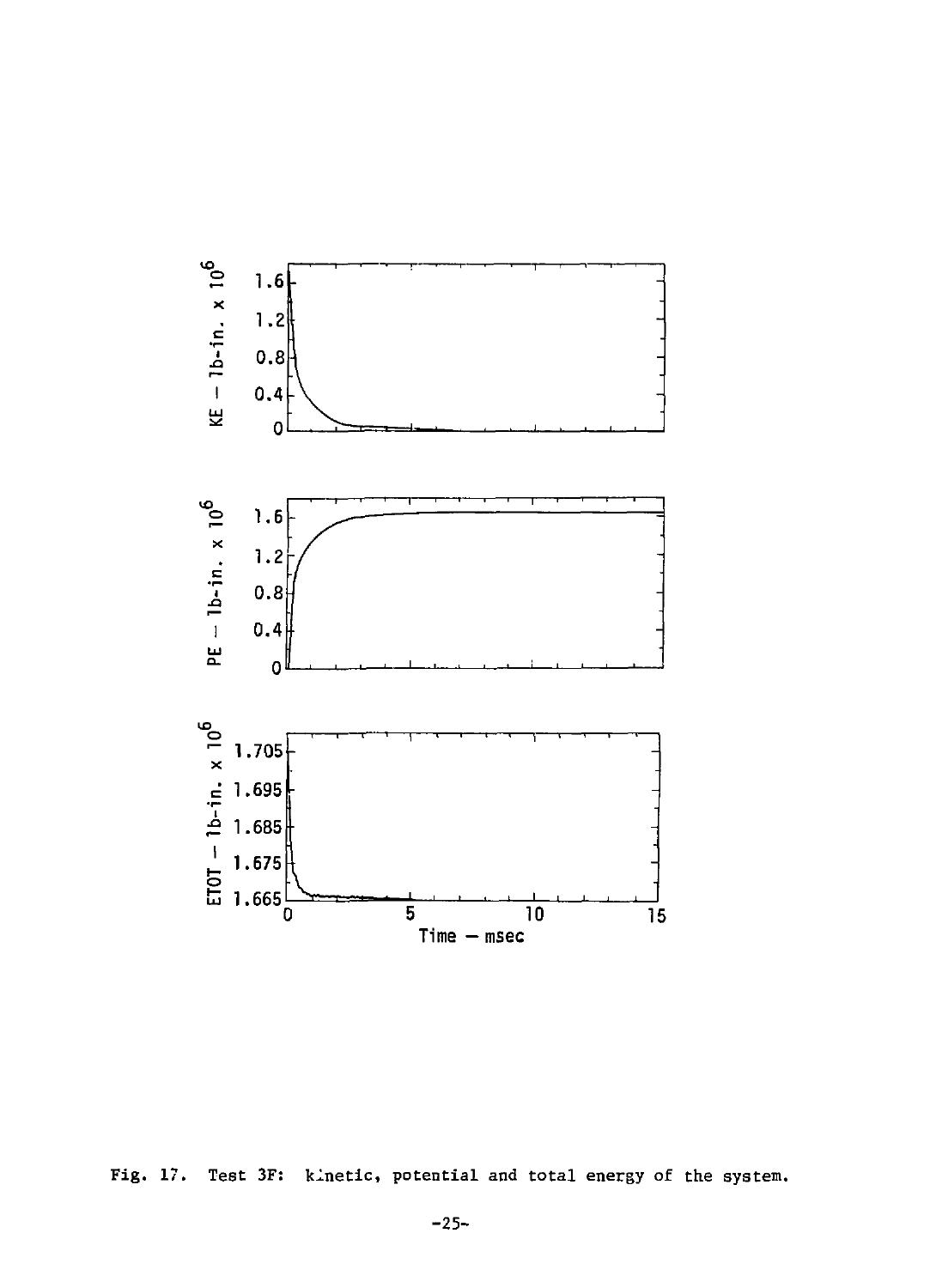

**Time: 6.22E-03** 

Time:  $.0E+00$ 



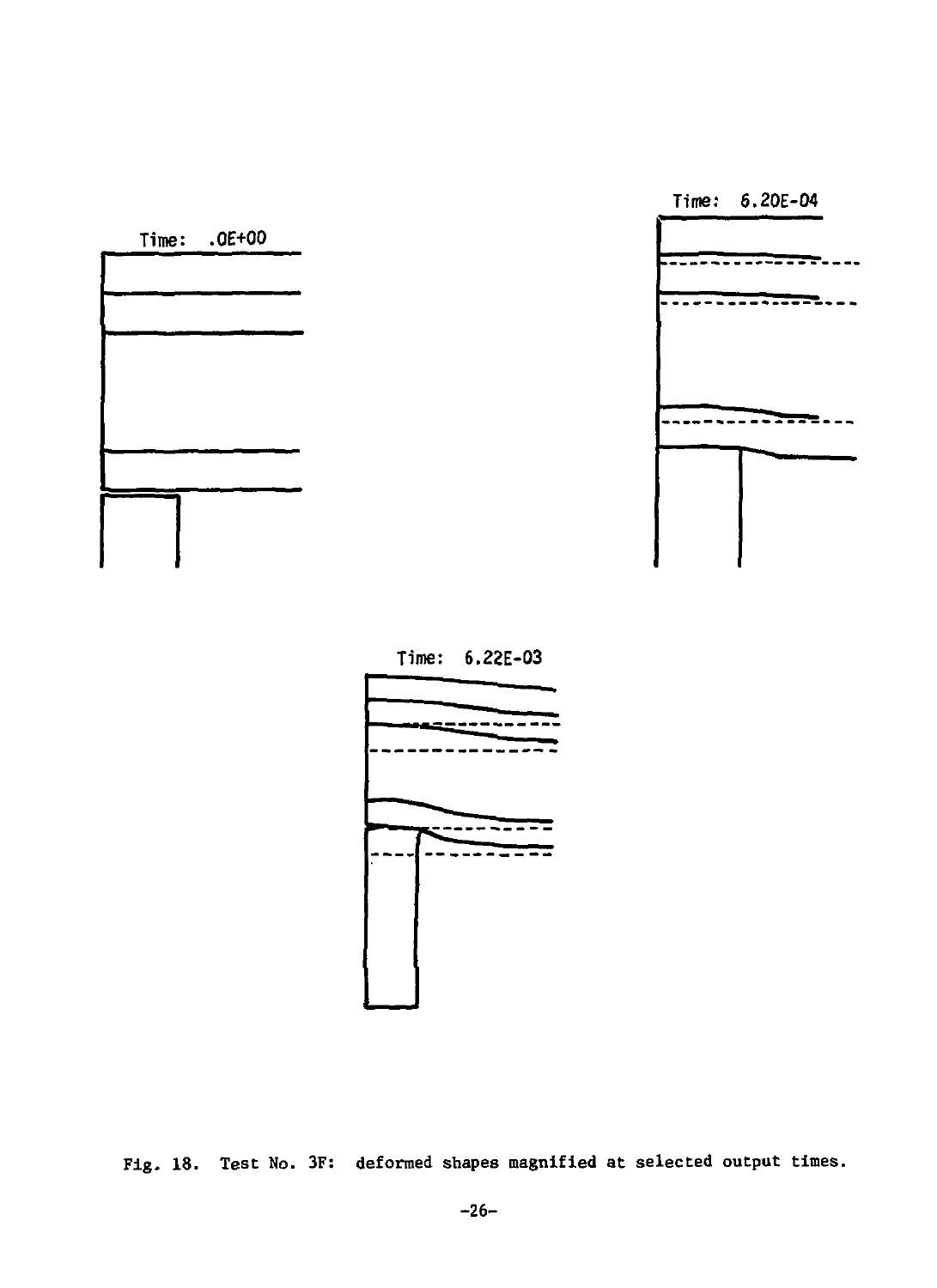Table 3. CPU and I/O cost for Test 3F.

|                         |       | Time, min. |
|-------------------------|-------|------------|
| Operations              | CPU   | 1/0        |
| Initialization          | 0.005 | 0.044      |
| Vector updates          | 3.054 | $\cdot$ 0  |
| Disk writes             | .000  | .033       |
| Write output file       | .004  | .25        |
| Slide and void routines | .018  | $\cdot$ 0  |
| Total:                  | 3.081 | 0.103      |

Four simulations were run, with target walls 12- and 18-in. thick. A summary of the simulations is found in Table 4. The element mesh for test Series A and B are noted in Fig. 19 and Fig. 20.

#### Results of Test Series A

For both test Al and test A2, the Modified NDRC and Bechtel formulas indicate that the 12-in.-target wall is adi quate to prevent scabbing. The numerical simulations of tho two tests show that the back-face elements of the target walls are at or near the scabbing threshold. Fig. 21 illustrates the mean-stross time histories of the back-face ele... nts of test Al and test A2. For both the tests, a very small region (element 1) has a potential of scjjbing No significant duration of tension-yield-limit value is seen in element 4 in both tests.

Figure 22 shows the interface pressures of the frontal impact areas for test A2. Interposed onto the time histories are the Modified NDRC's  $^{10}$  impactpressure time histories. As can be seen, the Modified NDRC's maximum predicted interface pressure is a magnitude lower than the maximum value predicted by the finite element method. Modified NDRC also predicts a much longer duration of the interface pressures.

#### Results of Tert Series B

The numerical simulations of the test Bl and test B2 indicate that backface area has a strong potential of scabbing (Fig. 23). The maximum predicted scabbing velocities for test Bl and B2 are 25 and 50 fps, respectively (Fig. 24).

-27-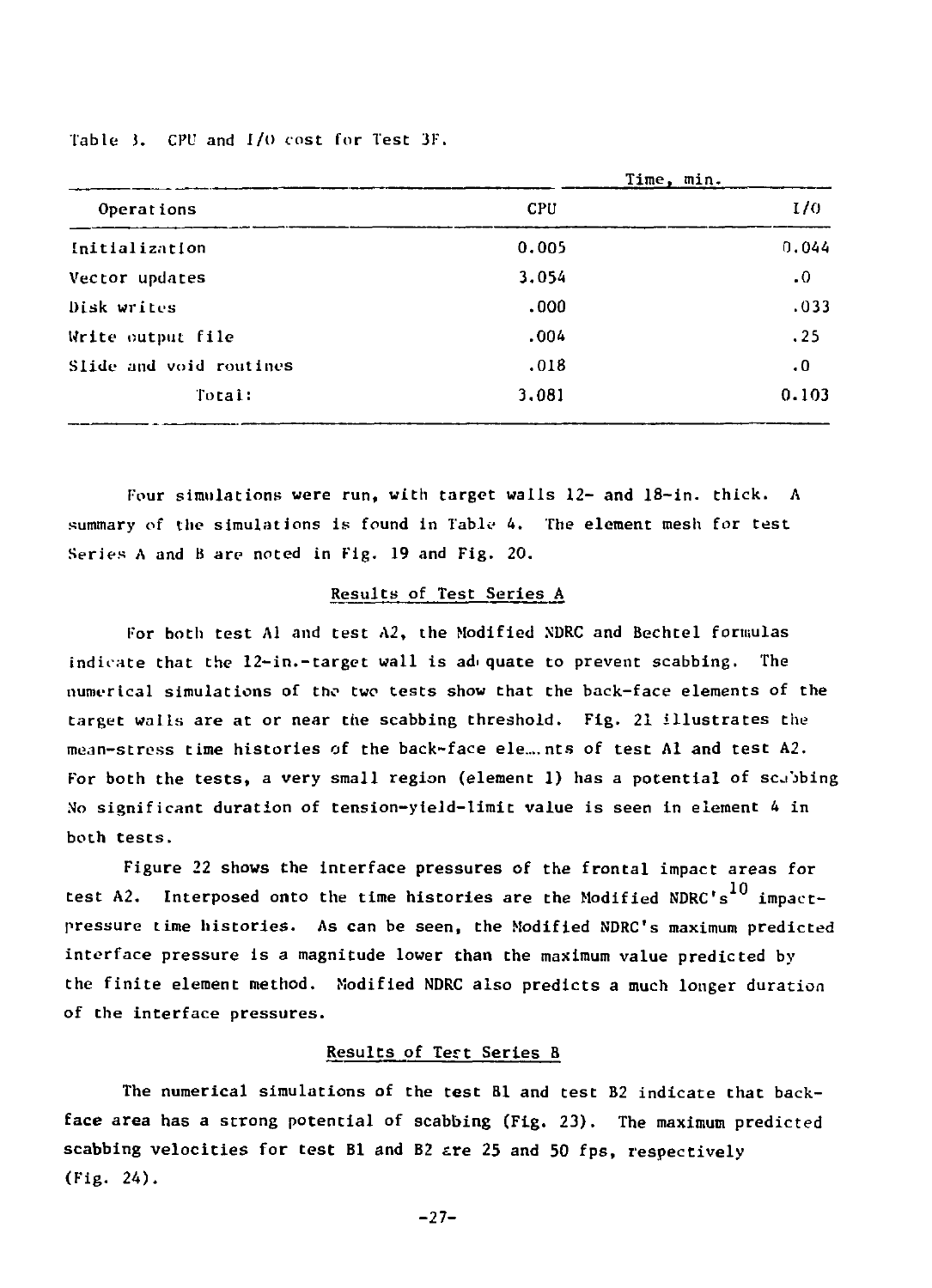| Test           | Missile<br>velocity.<br>fps | Pane1<br>thickness.<br>in. | Concrete<br>strength.<br>psi | Predicted scabbing thickness |                 |
|----------------|-----------------------------|----------------------------|------------------------------|------------------------------|-----------------|
|                |                             |                            |                              | Modified NDRC.<br>in.        | Bechtel.<br>in. |
| Al             | 67                          | 12                         | 5770                         | 10.64                        | 9.39            |
| A2             | 75                          | 12                         | 5770                         | 11.16                        | 9.96            |
| B <sub>1</sub> | 200                         | 18                         | 5770                         | 21.23                        | 16.30           |
| <b>B2</b>      | 275                         | 18                         | 5770                         | 24.39                        | 19.06           |

Table 4. Summary of Test Series A and B.

For test Bl, the Modified NDRC formula agrees that the 18-in. wall will not be adequate to prevent scabbing while the Bechtel formula indicates that the 18-in. is greater than the required scabbing thickness. For test B2, both Modified NDRC and Bechtel formulas indicate that the 18-in.-target wall is not sufficient to prevent scabbing.

#### DEFORMABLE MISSILE

A preliminary effort was made to simulate numerically the impact interaction of a deformable missile striking a reinforced concrete wall. The selected deformable missile was a 12-in.-diam steel pipe. The pipe weighed 650 lb and was 12 ft long. The missile velocity was set to 91 fps. The element mesh at the point of impact is noted in Fig. 25 while the deformed shapes at selected output times are illustrated in Fig. 26. In Table 5, the CPU and I/O cost to simulate this problem are tabulated.

The mean-stress time histories for the elements along the impact surface of the concrete target are depicted in Figs. 27, 28, and 29. As can be seen by the time histories, the concrete region surrounding the contact area reach their tensile-yield limits immediately after impact of the missile. The concrete elements in direct contact with the impacting missile (Fig. 28) reach a maximum compression stress of 5.5 ksi.

Further simulations of deformable missile impact must be conducted, and comparison of the results with experimental test must be made before assessment of the applicability of the HONDO code can be made for deformable missiles.

-28-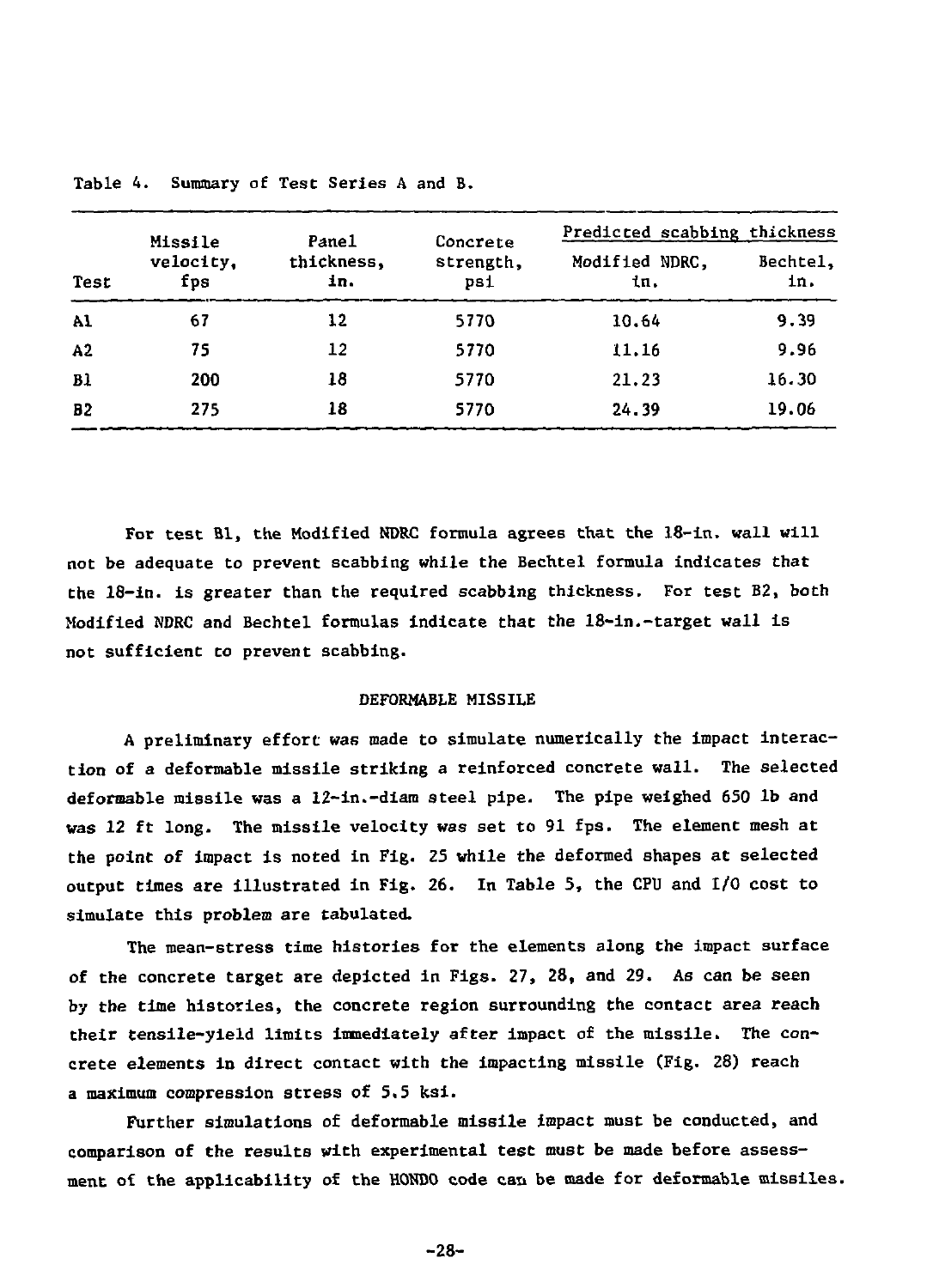

**-29-**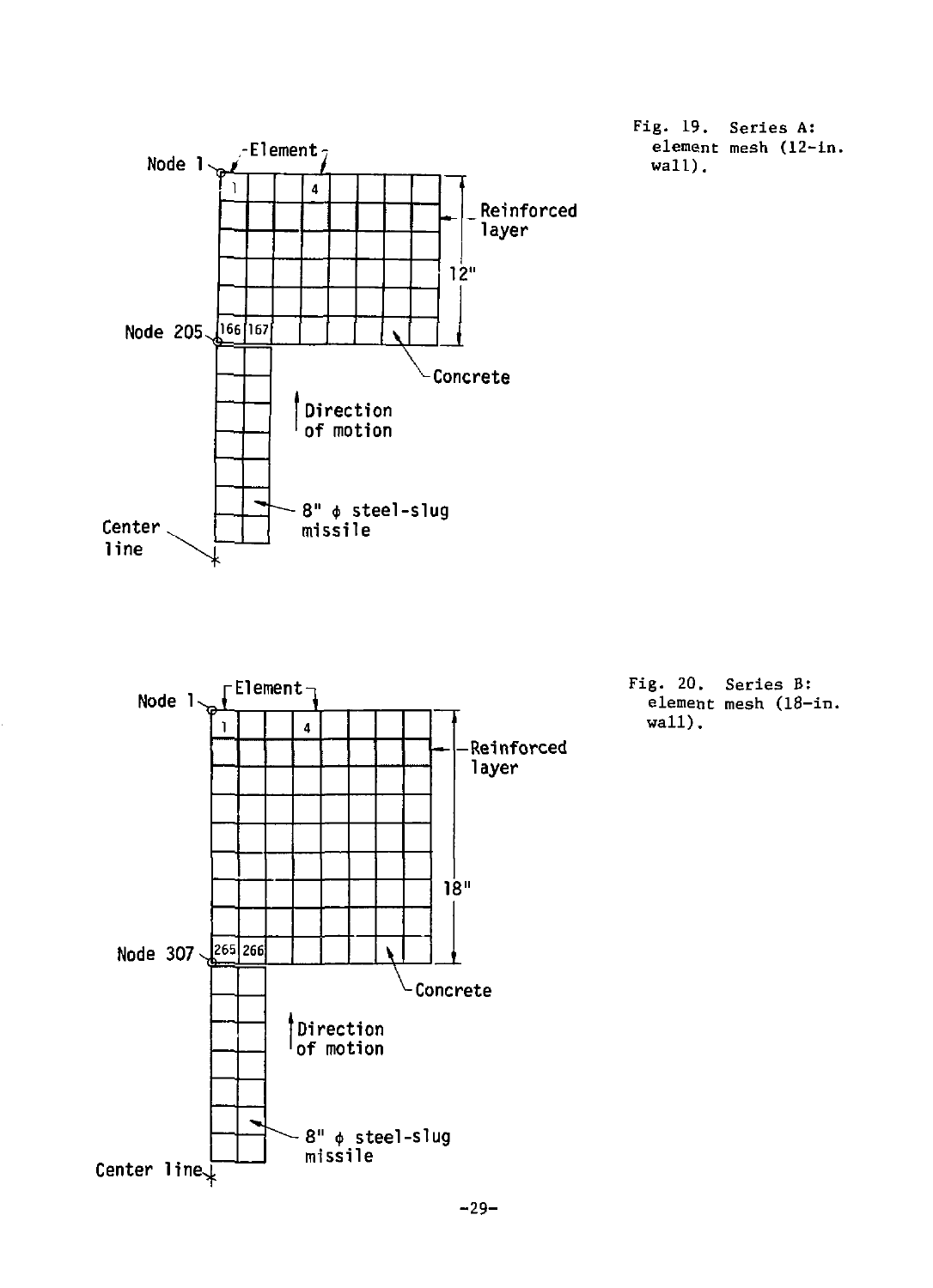

Fig. 21. Series A: mean-stress time histories (back-face elements).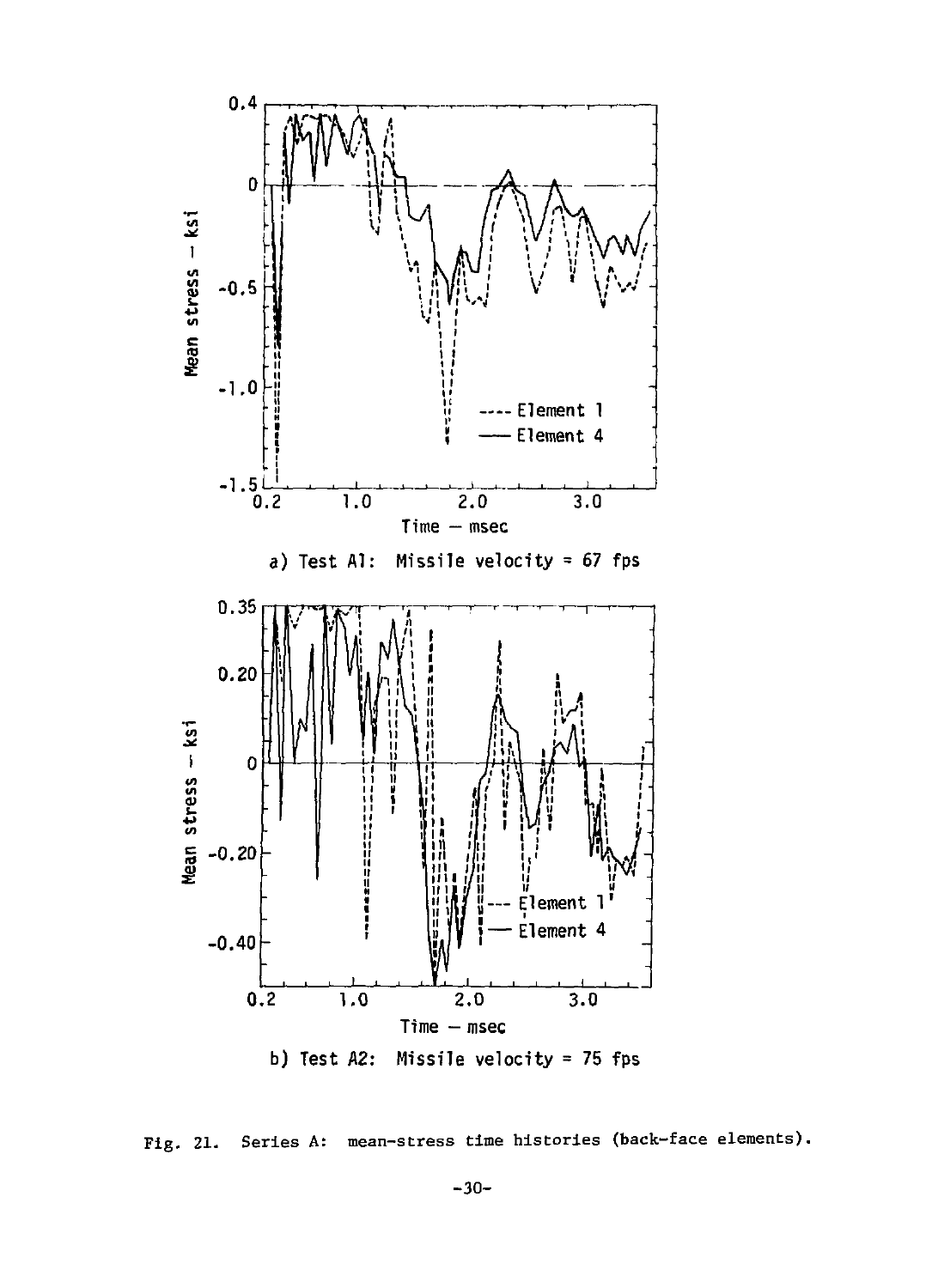

Fig. 22. Test A2: interface-pressure time histories.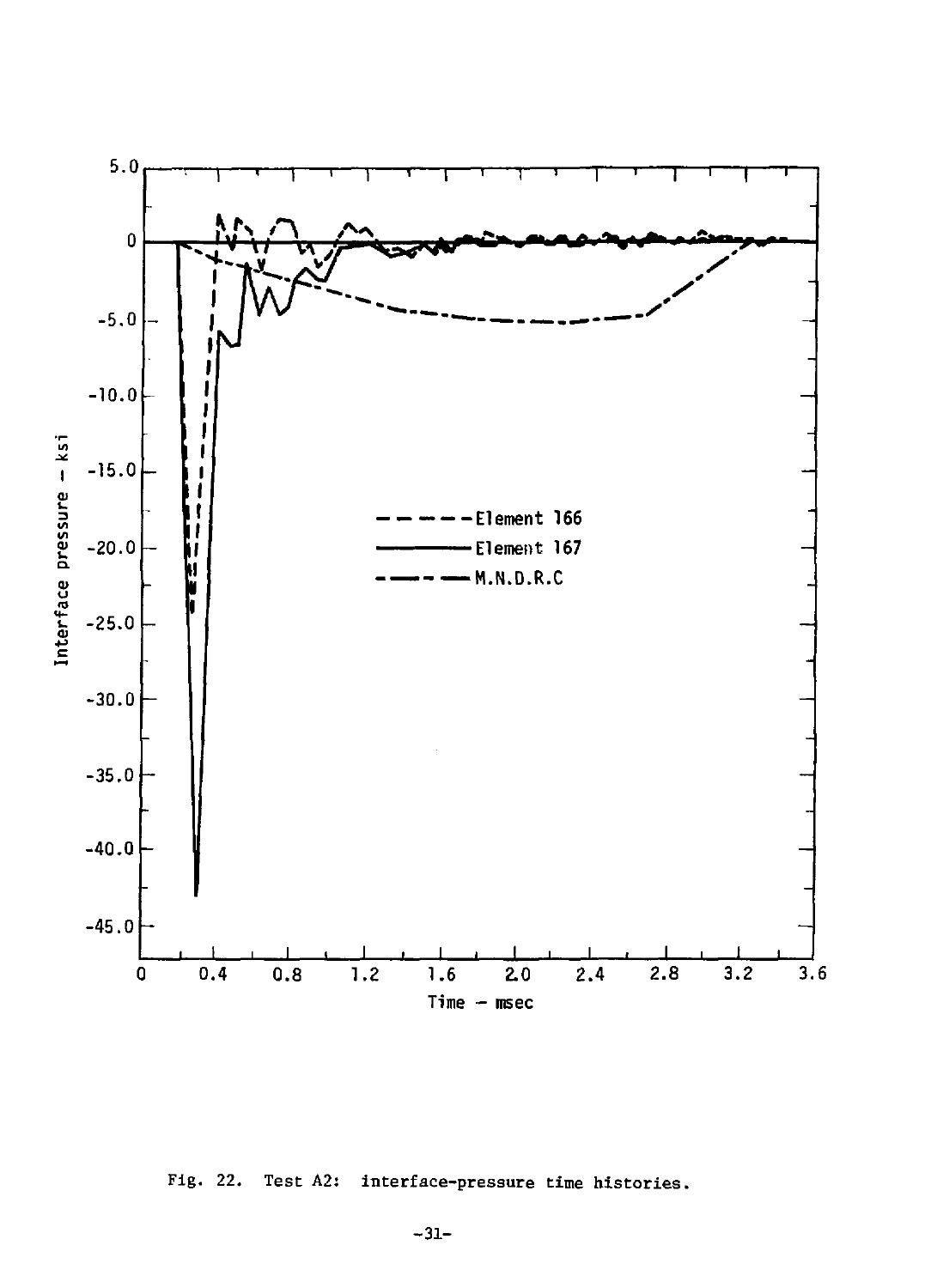

Fig. 23. Series B: mean-stress time histories (back-face elements).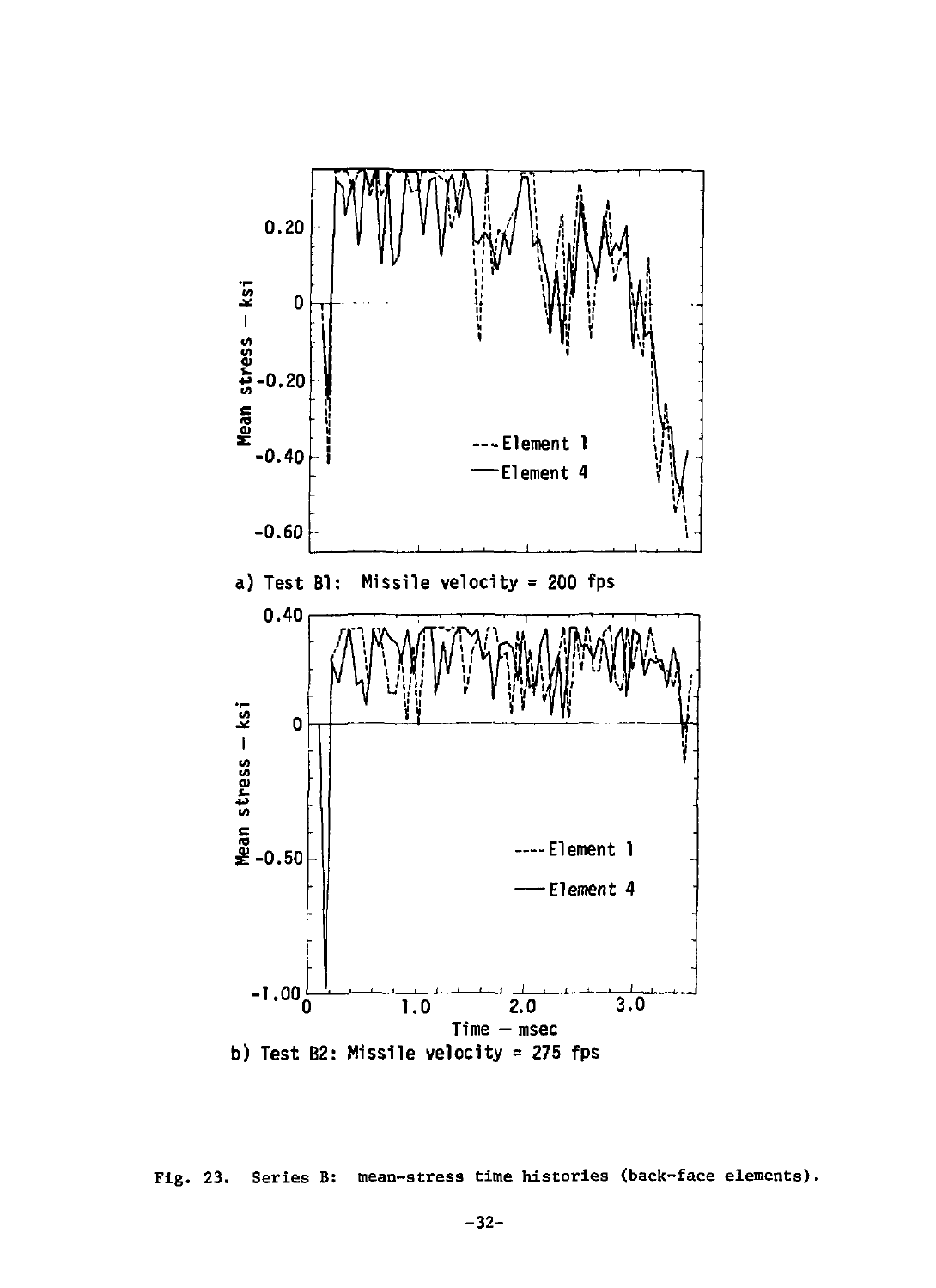

Fig. 24. Series B: velocity time histories (back-face nodes).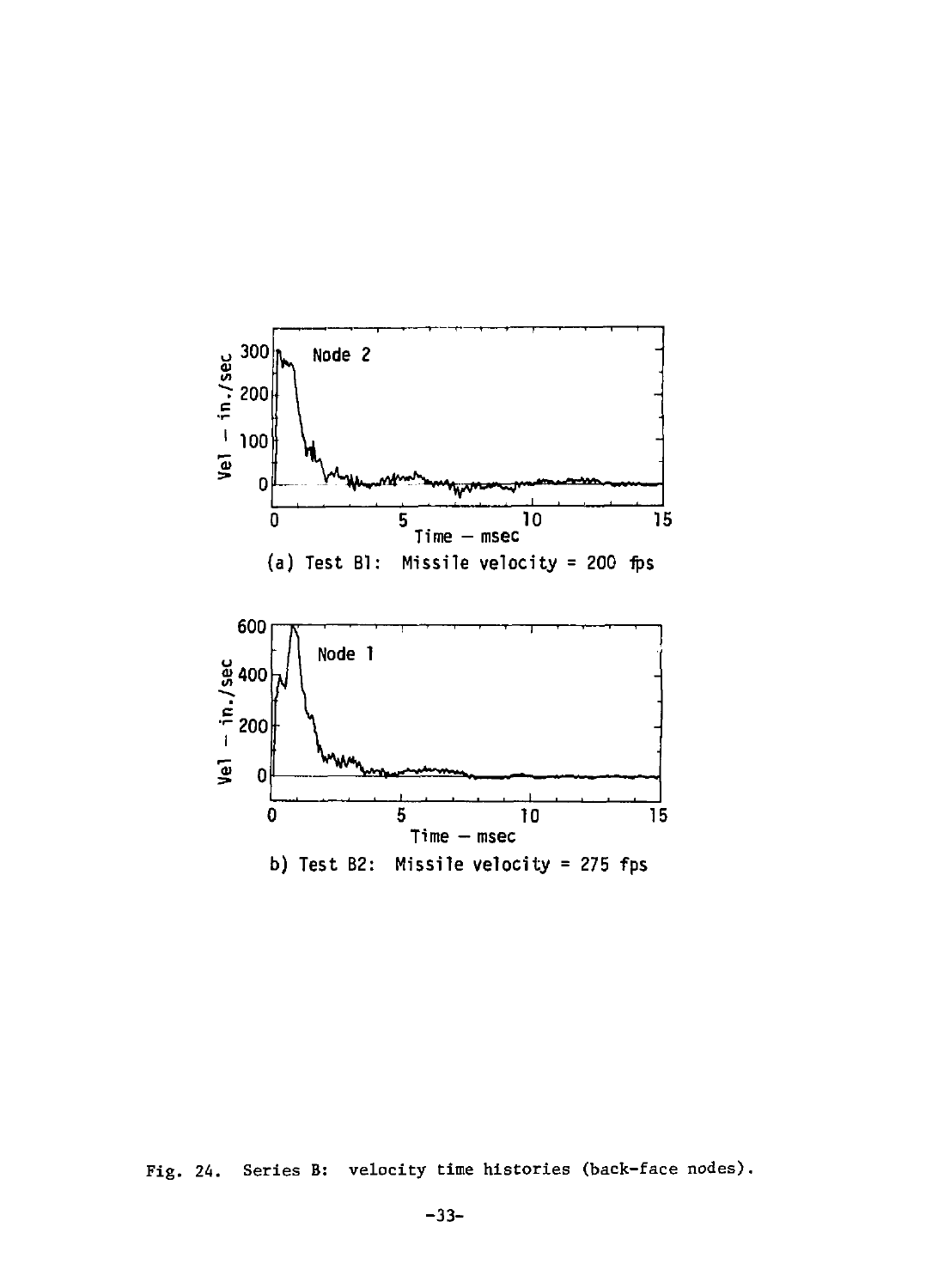

Fig. 25. Finite element mesh for deformable missile.

## **Conclusions**

Constitutive relations do exist to describe the dynamic behavior of the missile and concrete materials. Although the finite element method needs to be further extended to model deformable missiles, it can probably be developed easily into a practical analytical tool in identifying the strength and weakness of present design and analytical methods for tornado-missile impact.

In comparing the full-scale test results with empirical formulas, the Modified NDRC formula and the Bechtel formula were found to be the only equations valid for tornado-type missile. In predicting the scabbing threshold, the finite element method compared closer with the Modified NDRC formula than the Bechtel formula. The recommended 25% increase of Bechtel's formula in predicted scabbing threshold thickness would bring the Bechtel formula in line with the predictions of the Modified NDRC formula and the finite element method.

The interface-pressure time history of the frontal impact area as described by the Modified NDRC method  $^{10}$  is not supported by the finite element method. The maximum interface pressure predicted by the finite element method

-34-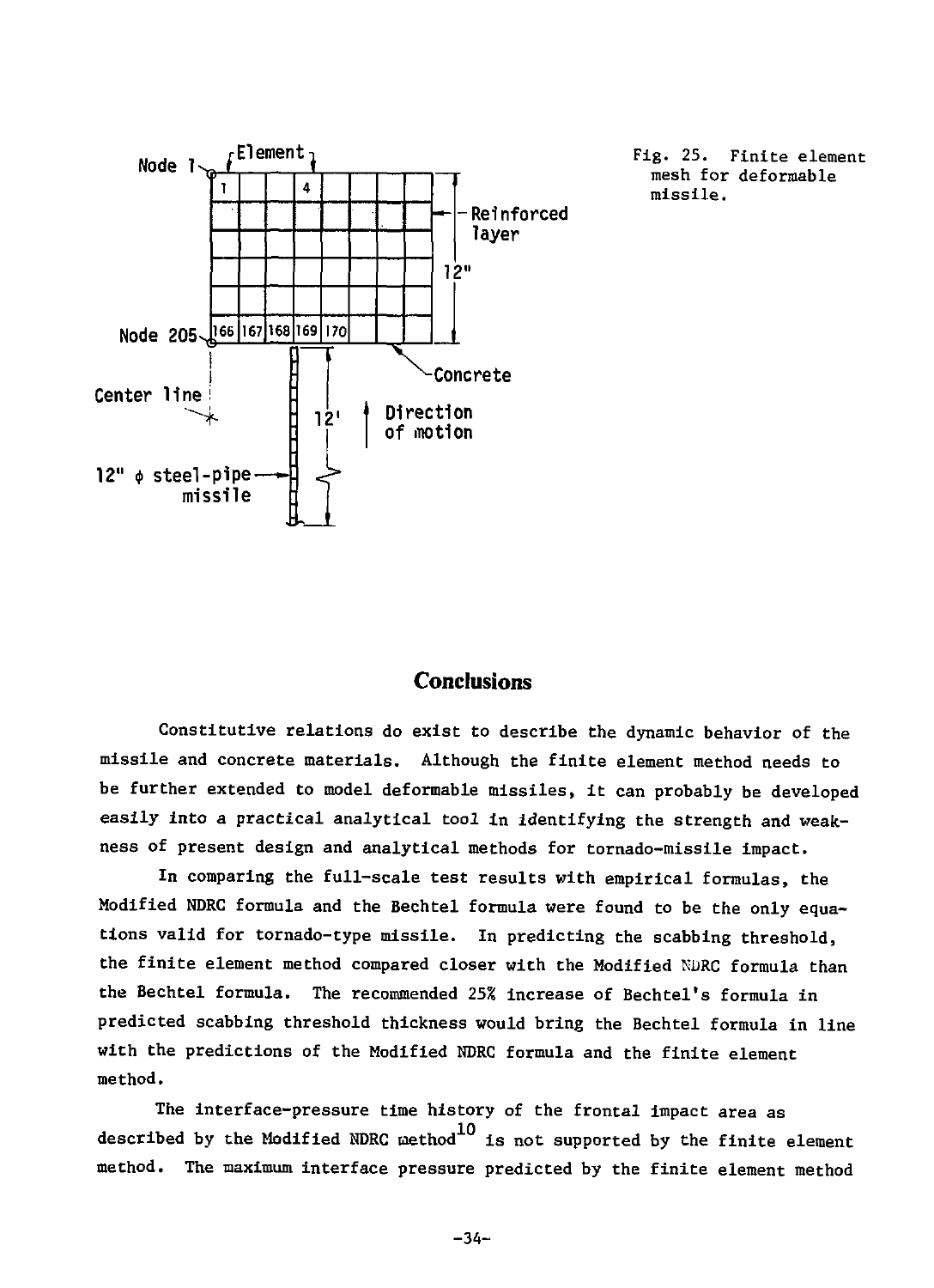

Fig. 26. Deformed shapes at selected output times.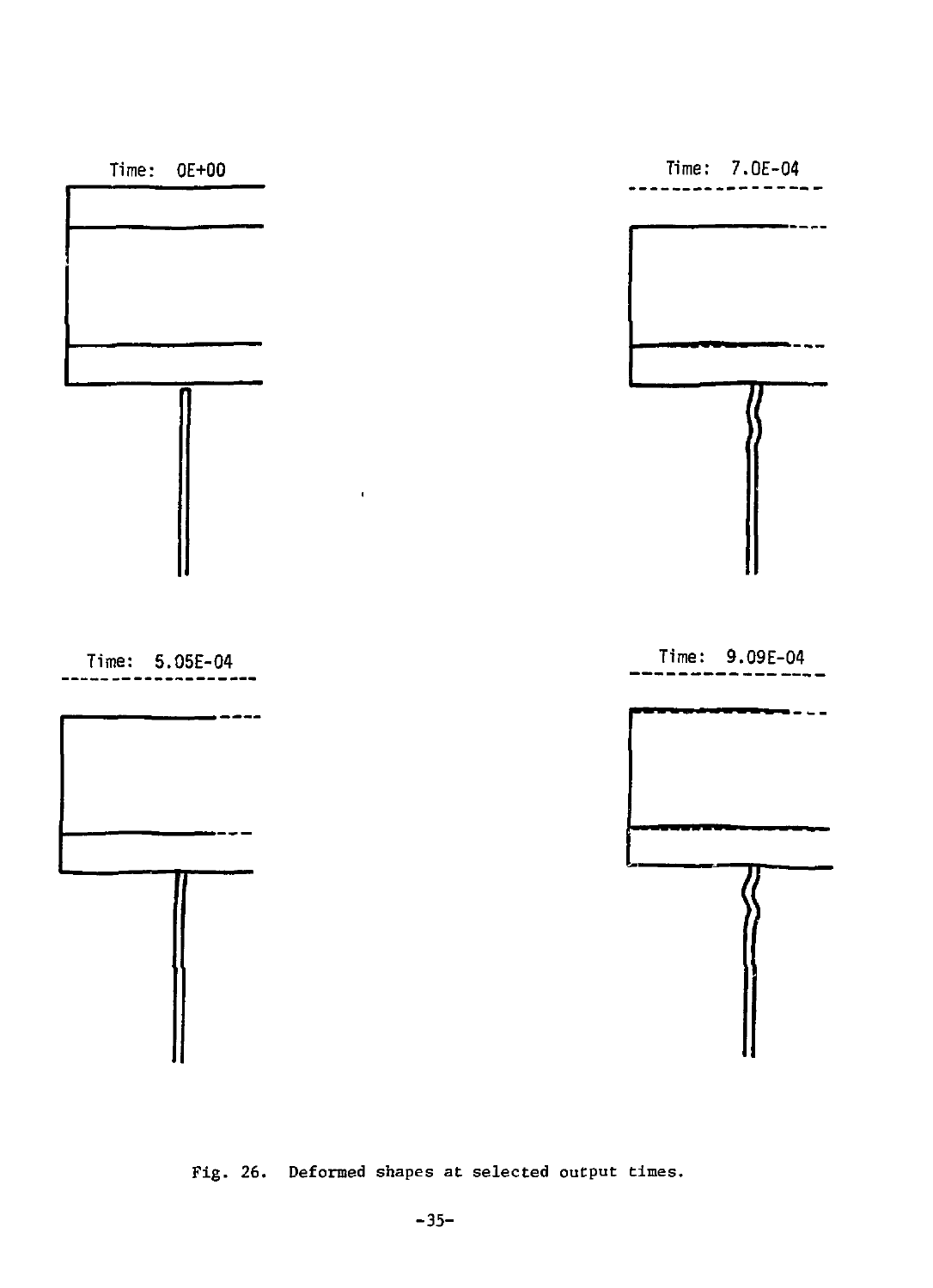|                         | Time, min. |                      |  |
|-------------------------|------------|----------------------|--|
| Operations              | CPU        | 1/0                  |  |
| Initialization          | 0.012      | 0.689                |  |
| Vector updates          | 3,274      | .0                   |  |
| Disk writes             | .000.      | .148                 |  |
| Write output file       | .002       | .016                 |  |
| Slide and void routines | .006       | $\cdot$ <sup>0</sup> |  |
| Total:                  | 3.294      | 0.853                |  |

Table 5. CPU and  $1/0$  cost for deformable missile simulation.

is a magnitude greater than the Modified NDRC's prediction. The interfacepressure duration as predicted by the finite element method is also much shorter.

Further development of the uses of the finite element method toward the problem of tornado-borne missile impacting on reinforced concrete walls should be pursued.

#### **Future Work**

Further development is needed before the finite element method will become an acceptable procedure for evaluating the dynamic local response of tornado missile impact. Future work would include:

- Continued correlation of analytical predictions and experimental observations to establish a set of "supporting" calculations.
- Further refinement of the concrete constitutive model to adequately capture concrete's dynamic behavior.
- Failure criteria for shear and compressions before assessing damage in the frontal area.
- Extending further the finite element model to deformable missiles.

## **Acknowledgment**

The authors wish to acknowledge the contributions made by Dr. John Hallquist of the Applied Mechanics Group (Nuclear Explosives Engineering Division), Mechanical Engineering Department. His comments and suggestions have been most helpful.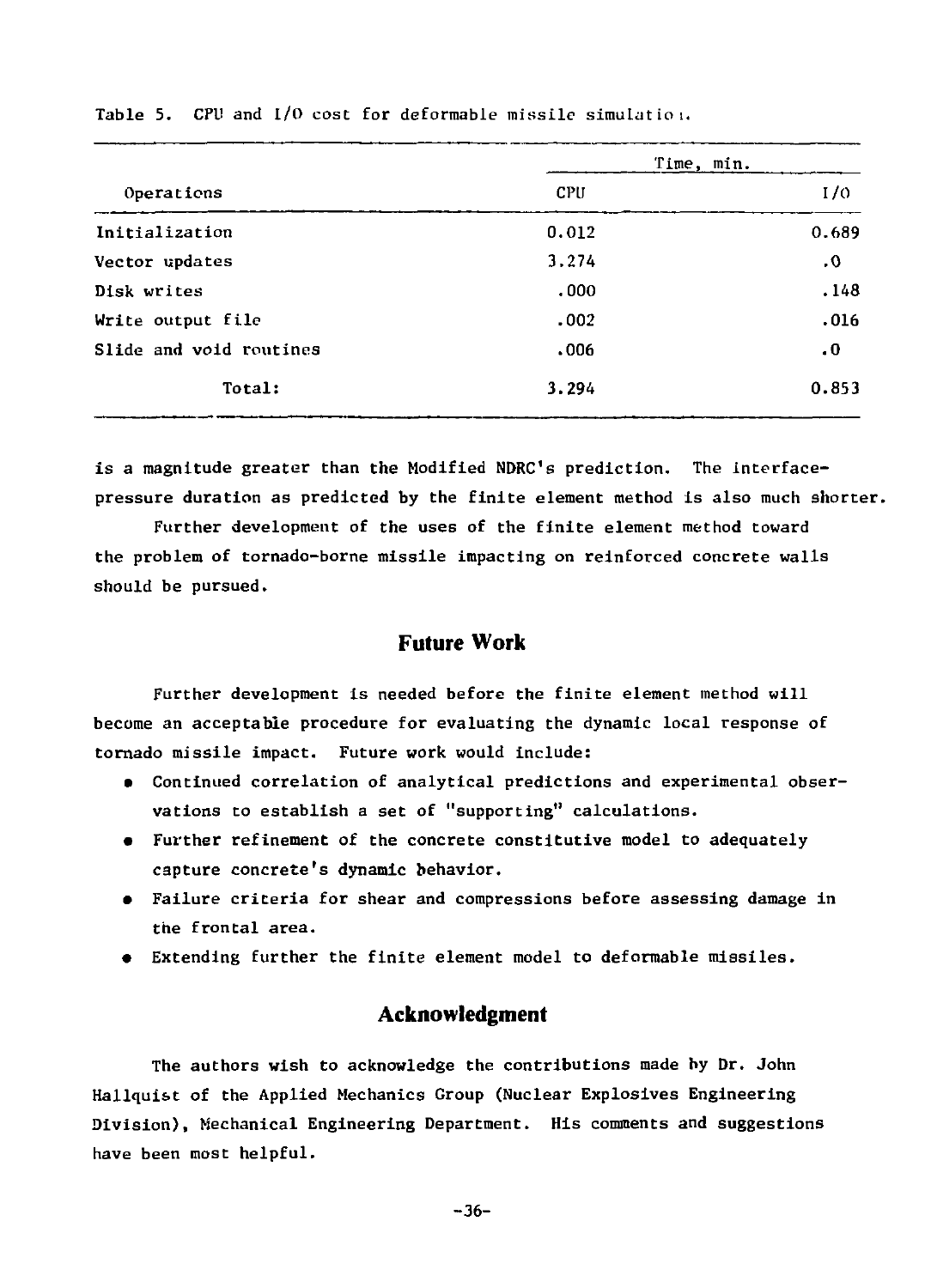We also wish to thank A. Stephenson of Sandia Laboratories for giving us a personal tour of his experimental facilities and for providing us with his test results.

Particularly, we wish to thank Dr. J. Costello, U.S. Nuclear Regulatory Commission, Office of Standards Development, for his guidance and support throughout this study.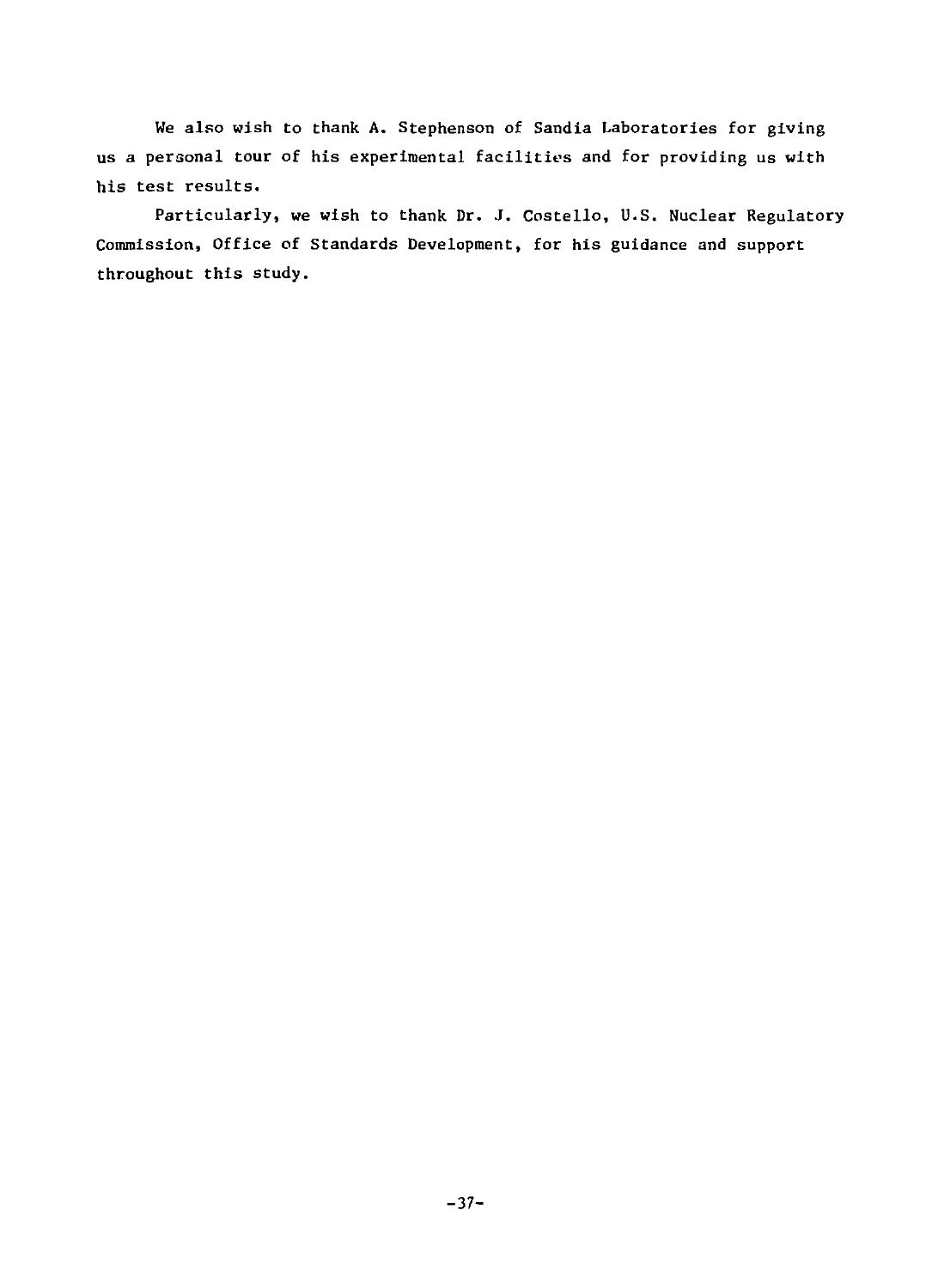

Fig. 27. A 12-in.-dlam. pipe: mean-stress time histories (elements 166 and 167).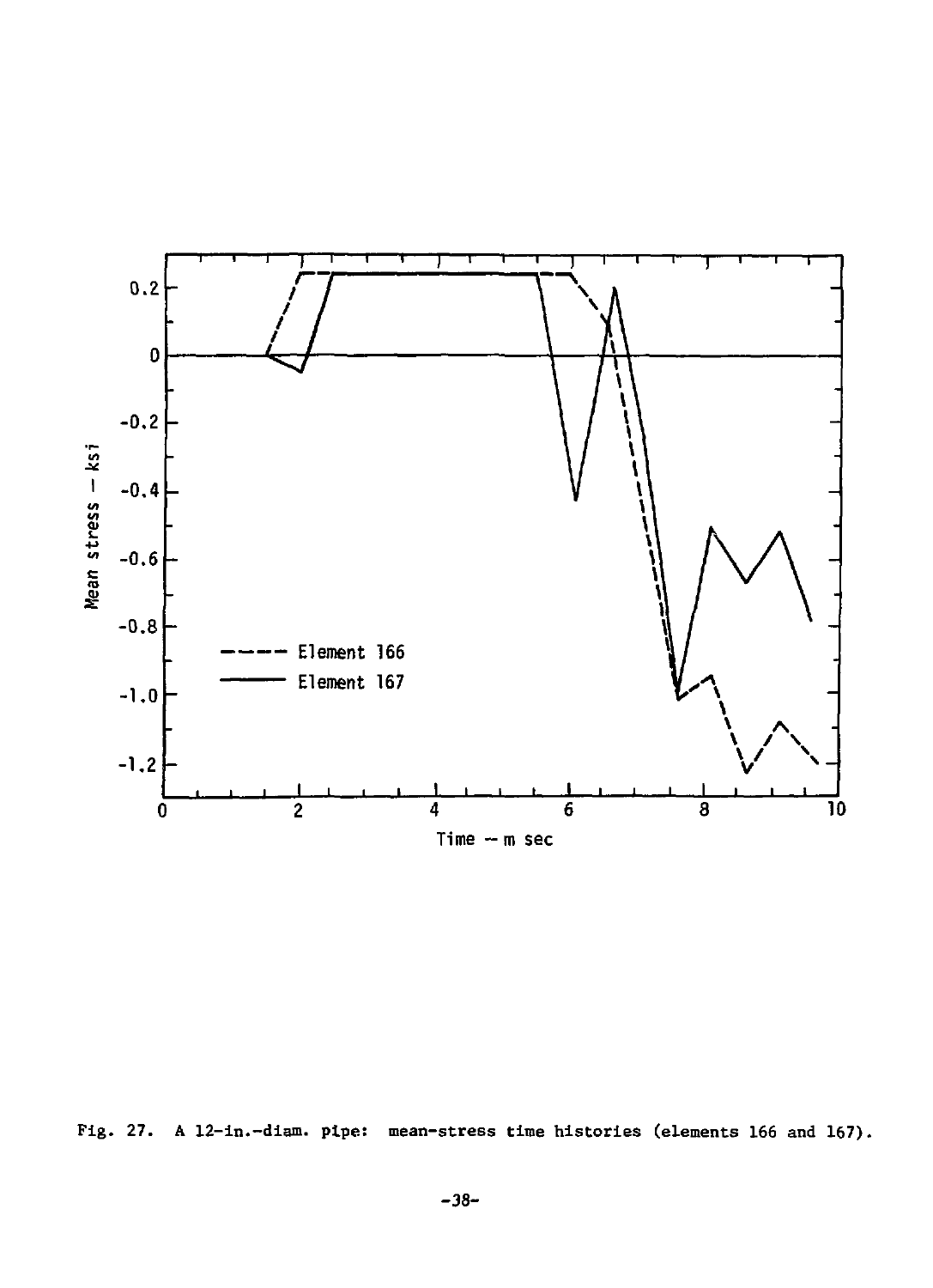

Fig. 28. A 12-in.-diam. pipe: mean-stress time histories (elements 168 and 169).



Fig. 29. A 12-in.-diam. pipe: mean-stress time histories (element 170).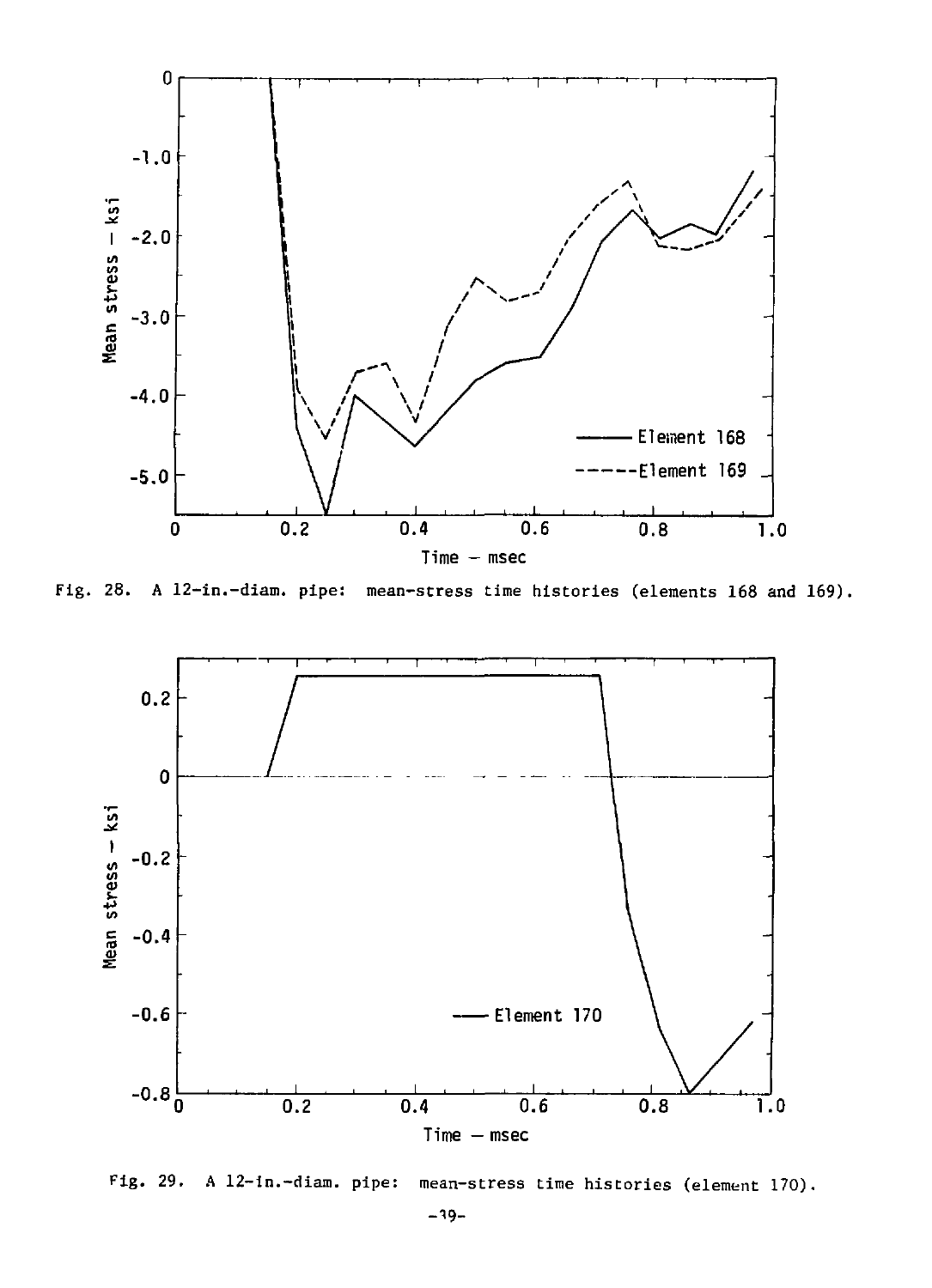### **References**

- 1. Broman, R., Subramanian, C. V., and Vinson, T. J., "Design of Containment for Impulse and Impact Loads," *Proceedings of the Specialty Conference on Code Requirements for Nuclear Containments,* Chicago, Illinois, Dec. 9-10 (1974).
- 2. *Design Basis Tornado for Nuclear Power Plants, Regulatory Guide 1.76,* U.S. Atomic Energy Commission (April 1974).
- 3. *Standard Review Plan: Missiles Generated by Natural Phenomenon Section S.S.I.4,* U.S. Nuclear Regulatory Commission, Office of Nuclear Reactor Regulation (June 1975).
- 4. Bernard, Robert and Hanagud, S.V., *Development of a Projectile Penetration Theory, Report 1, Penetration Theory for Shallow to Moderate Depth,* U.S. Army Engineer, Waterway Experiment Station (June 1975).
- 5. *Dynamics of a Burnt Projectile Impacting Concrete at 1400 Feet Per Second,*  Physics International Co., San Leandro, Calif. (April 1975).
- 6. Tillerson, J. R., *Numerical Modeling of Containment Wall Impact by Tornado Generated Missiles —Preliminary Results.* Sandia Laboratories, Albuquerque, New Mexico (March 1975).
- 7. *Structures to Resist the Effects of Accidental Explosions,* Department of the Army, the Navy, and the Air Force, Tech Manual TM 5-1300 (June 1969).
- 8. Rotz, J. V., "Results of Missile Impact Tests on Reinforced Concrete," *Second Specialty Conference on Structural Design of Nuclear Plant Facilities,* New Orleans, Louisiana, December 8-10 (1975).
- 9. Gupta, Y. M. and Seaman, L., *Development of Dynamic Constitutive Relation for Reinforced Concrete,* Stanford Research Institute, Menlo Park, Calif. (Nov. 1975).
- 10. Kennedy, R. P., *A Review of Procedures for the Analysis and Design of Concrete Structures to Resist Missile Impact Effects,* Holmes and Narver, Inc., Anaheim, Calif. (September 1975).
- 11. Vassallo, F. A., *Missile Impact Testing of Reinforced Concrete Panel Calspan Corporation,* Buffalo, New York (January 1975).
- 12. Stephenson, Alan, *Tornado Vulnerability Nuclear Production Facilities,*  Sandia Laboratories, Albuquerque, New Mexico (April 1975).
- 13. Stephenson, Alan, *Full Scale Tornado Missile Impact Tests, EPRI NP-14B,*  Sandia Laboratories, Tonopah, Nevada (April 1976).